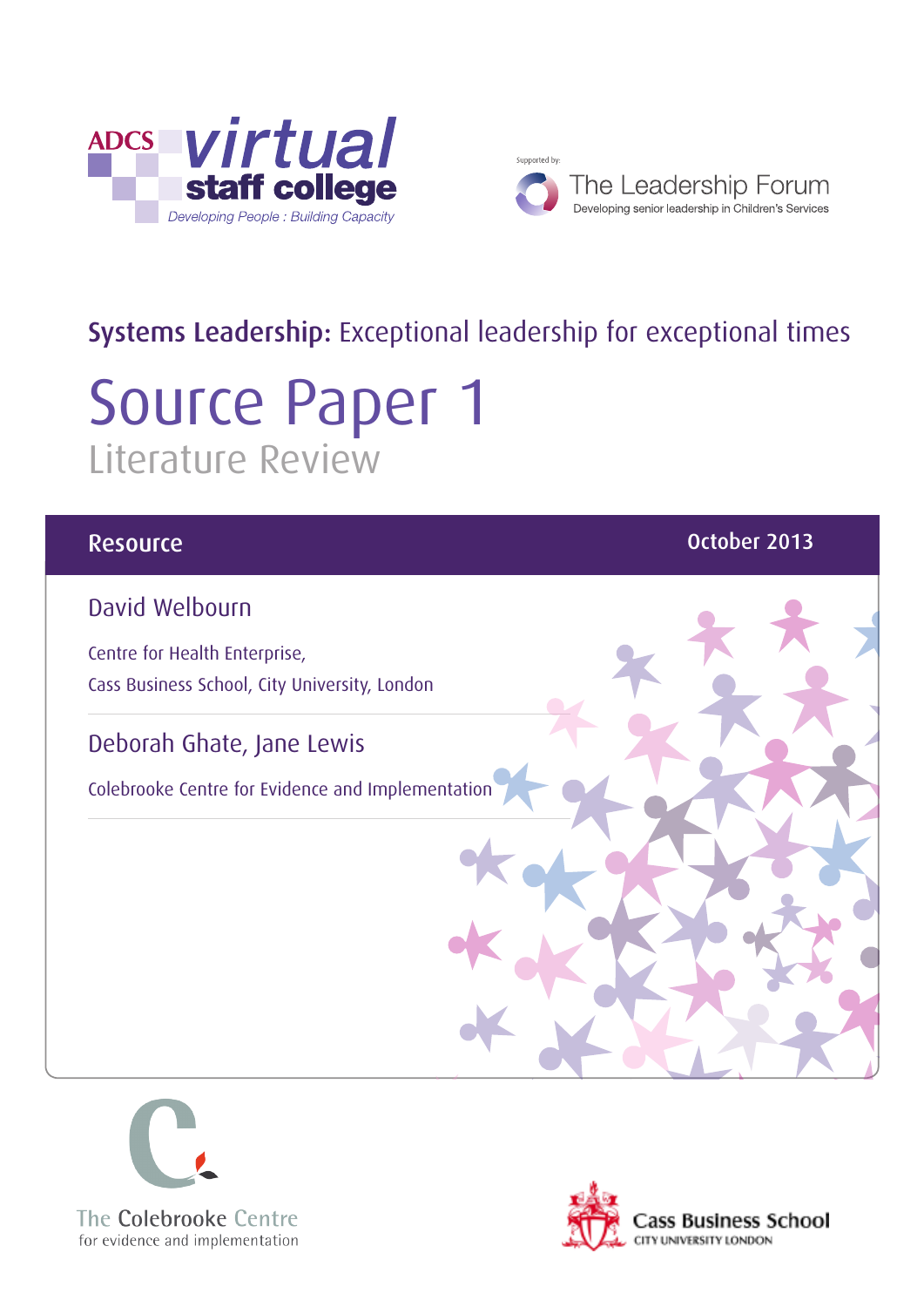# **Contents**

| $\mathbf{1}$ . | Introduction and background                                                                            | 3              |
|----------------|--------------------------------------------------------------------------------------------------------|----------------|
| 1.1            | Context for this work                                                                                  | 3              |
| 1.2            | Overview of key messages                                                                               | $\overline{4}$ |
| 2.             | What does the literature tell us about:                                                                | 6              |
| 2.1            | Systems Leadership: what it is and why might it be important                                           | 6              |
| 2.2            | Putting Systems Leadership into practice                                                               | 10             |
| 2.3            | Evidence for linkages between systems leadership and agreed outcomes                                   | 12             |
| 2.4            | Potential to identify a basis for optimising approach to leadership to<br>maximise outcome achievement | 15             |
| 2.5            | Acts of leadership and followership throughout the system - power                                      | 16             |
| 3.             | Implications and conclusions                                                                           | 17             |
| Annex 1.       | Research Methodology                                                                                   | 18             |
|                | The research questions                                                                                 | 18             |
| Annex 2.       | Background on systems leadership models                                                                | 20             |
|                | Conceptual Approach                                                                                    | 20             |
|                | Propositions                                                                                           | 21             |
|                | Underpinning models and concepts in systems leadership that we<br>have adopted as foundation           | 22             |
| References     |                                                                                                        | 26             |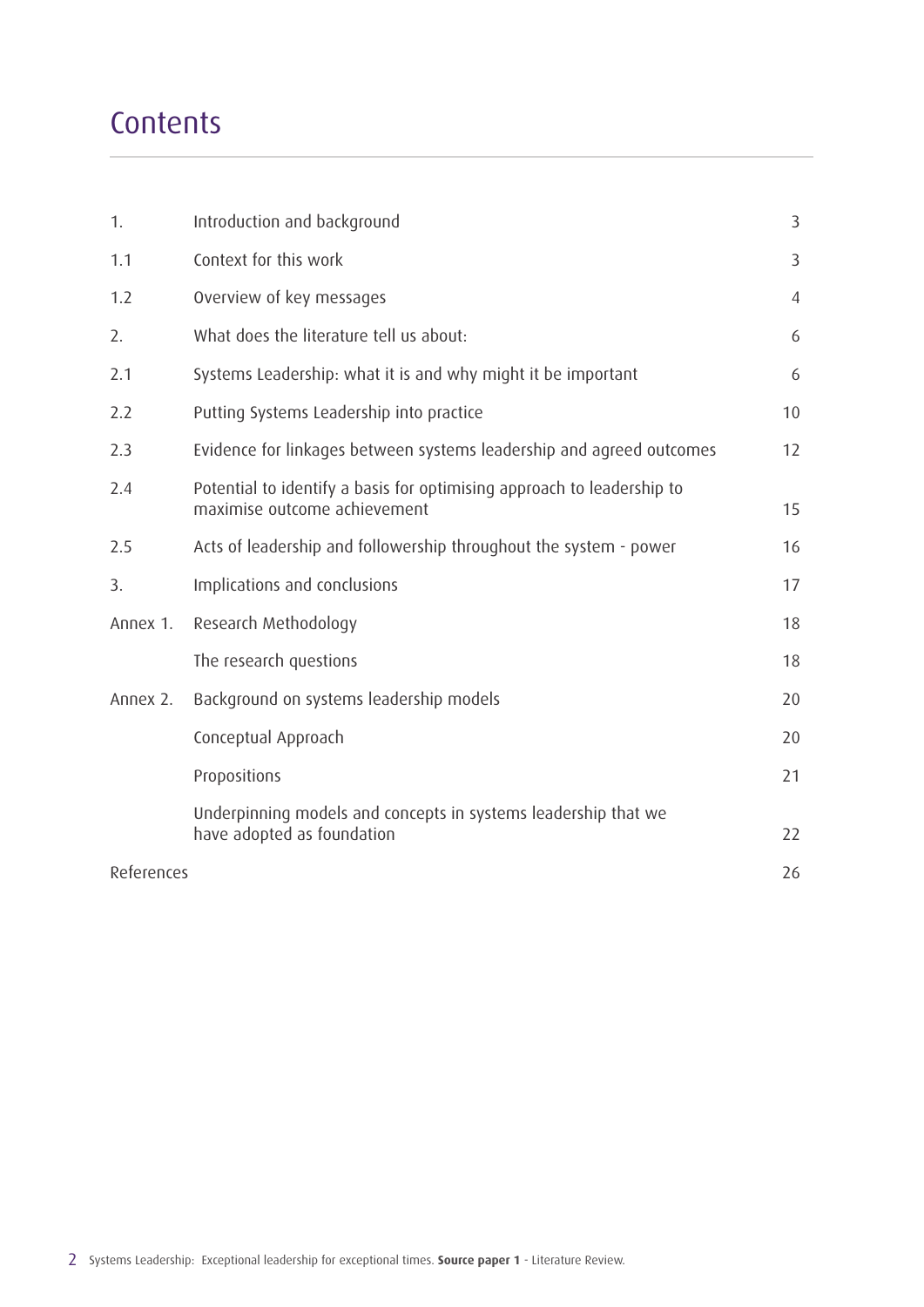# 1. Introduction and background

This is one of a suite of papers from The Colebrooke Centre and Cass Business School research on systems leadership commisioned by the Virtual Staff College. It is intended to be read alongside other papers, particularly the <u>[Synthesis Paper](http://www.virtualstaffcollege.co.uk/wp-content/uploads/VSC_Synthesis_complete.pdf)</u><sup>1</sup>. The project explores the meaning and practice of systems leadership and explains how it is emerging in both UK and international contexts. Other elements of the research project address the practical understanding of systems leadership through a series of interviews with systems leaders [\(Source Paper 2](http://www.virtualstaffcollege.co.uk/wp-content/uploads/strategic_interviews_complete.pdf): The views of systems leaders<sup>2</sup>), and three case studies of leadership in specific UK-based multi-agency settings that have been characterised by whole systems working ( $S$ ource Paper 3: UK leadership scenarios<sup>3</sup>). The project is further complemented by four small scale international studies seeking insight into systems leadership in other jurisdictions (Source Papers 4a-d).

#### **1.1 Context for this work**

This work reviews the published literature on systems leadership, seeking particularly to ascertain whether there is a clear agreement of how to define the subject of systems leadership and whether there is any consensus about the desirable characteristics for it to be effective. It seeks a specific emphasis in relation to children's services and, more generally, into wider public services. The search criteria for the review have been influenced (rather than directed) by this focus, and we have explored what learning can be drawn from the broad themes of systems leadership across all sectors.

This work builds on previous research into whole systems, published at the King's Fund leadership summit in May 2012<sup>1</sup>, which sought to identify conditions for effective leadership across whole health ecosystems: i.e. what is the nature of leaders and leadership that can work effectively beyond traditional organisational boundaries. In this study, we targeted our search criteria on issues where stronger evidence would be especially helpful, particularly in relation to the context in which systems leadership is most likely to be in evidence, such as:

- **−** systems leadership may require leaders to sit at the nexus of multiple systems with the prospect of important characteristics such as values and culture being in conflict
- **−** the growing prevalence of scenarios in which turbulence, volatility, chaos and ambiguity contrive to create the "perfect storm"7,8,9,10.

Research into any aspect of leadership is notoriously difficult – perhaps the most consistently agreed opinion is that there is very little credible evidence demonstrating a causal relationship between characteristics of leadership and reliable achievement of successful outcomes. In part, this reflects the relative levels of respect accorded to different types of evidence, with a tendency for limited trust in the outputs from the research displayed as:

- **−** this suspicion of results is especially strong in areas which involve harder sciences such as health, but is found across public services
- **−** a factor contributing to this scepticism is that there are widely differing levels of confidence in research methodologies – e.g. randomised control trials (RCT) are often viewed by medics as the only valid approach, whereas social science statistical research methods are mistrusted and use of case studies in organisational studies can be dismissed as unjustifiable anecdotal

<sup>1</sup> Ghate, Lewis and Welbourn (2013) Systems Leadership: Exceptional leadership for exceptional times. [Synthesis Paper](http://www.virtualstaffcollege.co.uk/wp-content/uploads/VSC_Synthesis_complete.pdf)

<sup>2</sup> Lewis, Ghate and Welbourn (2013) Systems Leadership: Exceptional leadership for exceptional times. [Source Paper 2](http://www.virtualstaffcollege.co.uk/wp-content/uploads/strategic_interviews_complete.pdf): The views of systems leaders

<sup>3</sup> Lewis, Welbourn and Ghate Systems Leadership: Exceptional leadership for exceptional times. [Source Paper 3](http://www.virtualstaffcollege.co.uk/wp-content/uploads/leadership_scenarios_complete.pdf): UK leadership scenarios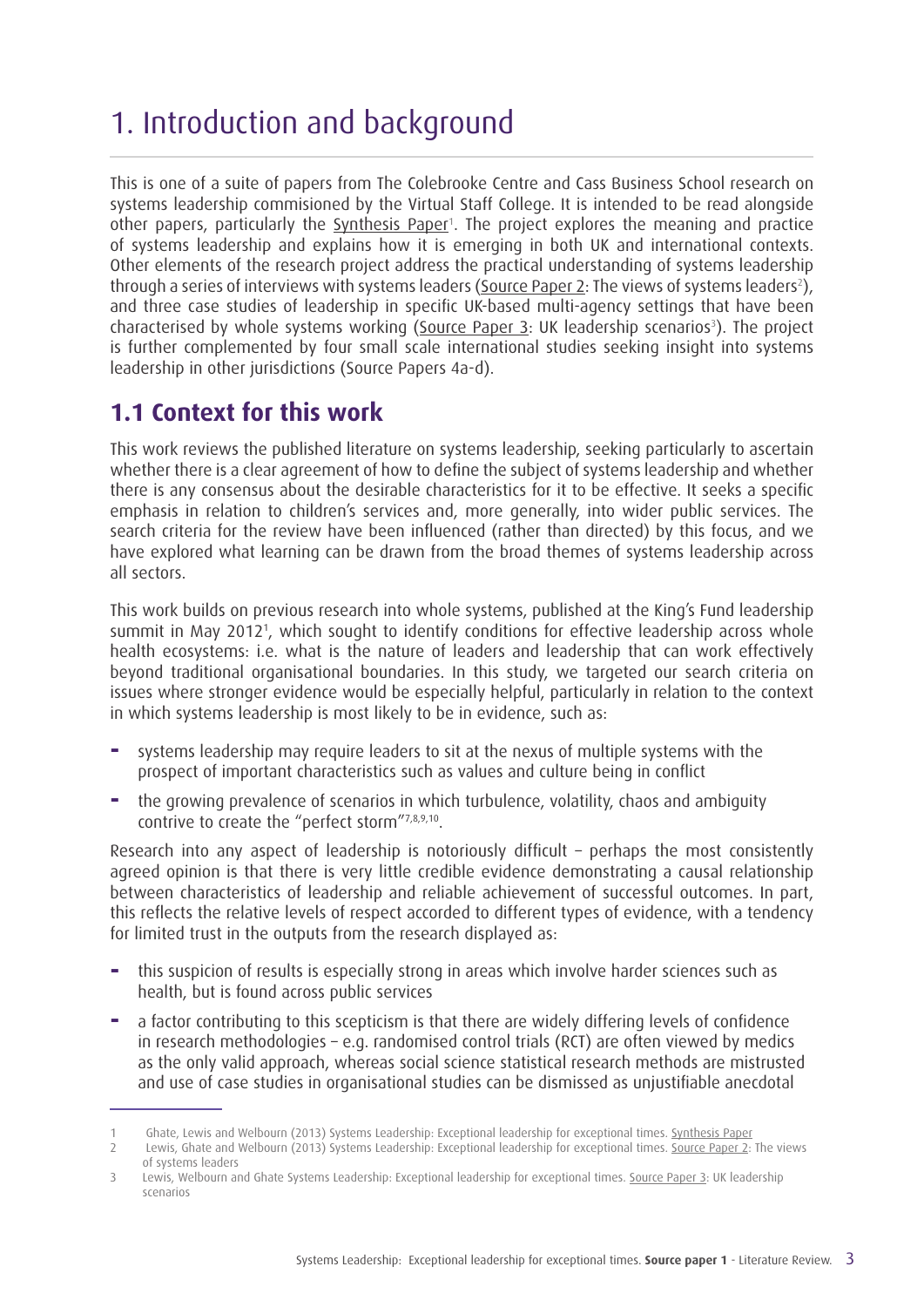**−** the credibility of research output is compromised by what appears to be considerable variation in the quality of material published in the field of leadership – with results frequently generalised on an ill-founded basis.

These problems can be compounded by the over-use, and indeed misuse, of specialist technical language detracting from the clarity required to aid understanding, or expedite adoption of, the knowledge. Both the subject areas of leadership and systems thinking are particularly vulnerable to this tendency, causing a number of difficulties in interpretation. These are:

- **−** similar concepts are given widely differing terminology creating the impression of a wider range of thought than is helpful
- **−** lack of clear definition means that the same term is associated with widely different (and potentially contradictory) concepts
- **−** there are instances where jargon appears to be used to mask the weakness of the underlying work
- **−** the most significant problem for this work, revolves around the core term of "system" much work claiming to contribute to the body of knowledge about leadership of systems has only loose connection to genuine systems thought required for this work.

We have sought to address these limitations in the critical approach taken during the analysis and synthesis of the published works. Appendix 1 sets out the models we have used as the basis for constructing our research methodology and explains the methodology itself.

Despite these reservations, it is important to recognise that there is plenty of evidence showing that weak leadership is unlikely to yield good or repeatable outcomes. Equally, synthesis of the literature shows very clearly that certain attributes or characteristics of leadership are frequently found in successful systems, whilst another list of characteristics are repeatedly found to detract from success, or are commonly found as risk factors to be avoided. This work primarily seeks to offer insight into those leadership characteristics that increase the probability of achieving desirable outcomes.

We have identified an additional 300 papers with the potential to contribute to this work by strengthening previous arguments, challenging previous understanding, or expanding the scope or field of coverage. Around two thirds of these have merited more detailed study at first sift, and around one third of these have contributed significantly to our insight or provided further validation of our understanding of systems leadership.

#### **1.2 Overview of key messages**

In our analysis and collation of the evidence to create a basis for effective synthesis, we have encountered a number of themes which have inevitably shaped our approach to the literature.

These are:

- **−** There is no magic bullet, but considerable material of dubious value or making spurious claims
- **−** There are some good pointers most of which revolve around self awareness, propensity for reflection and self-challenge/willingness to reinvent oneself, and openness to new insight
- **−** There is a very strong message that leadership is becoming increasingly complex with a growing need to deal confidently with volatility, uncertainty, chaos and ambiguity (VUCA)
- **−** Conflicting ideas and paradox are often found as part of this complexity, explaining why there are no magic solutions – by definition paradox does not yield to the kind of logical analysis from which any conventional solution might be derived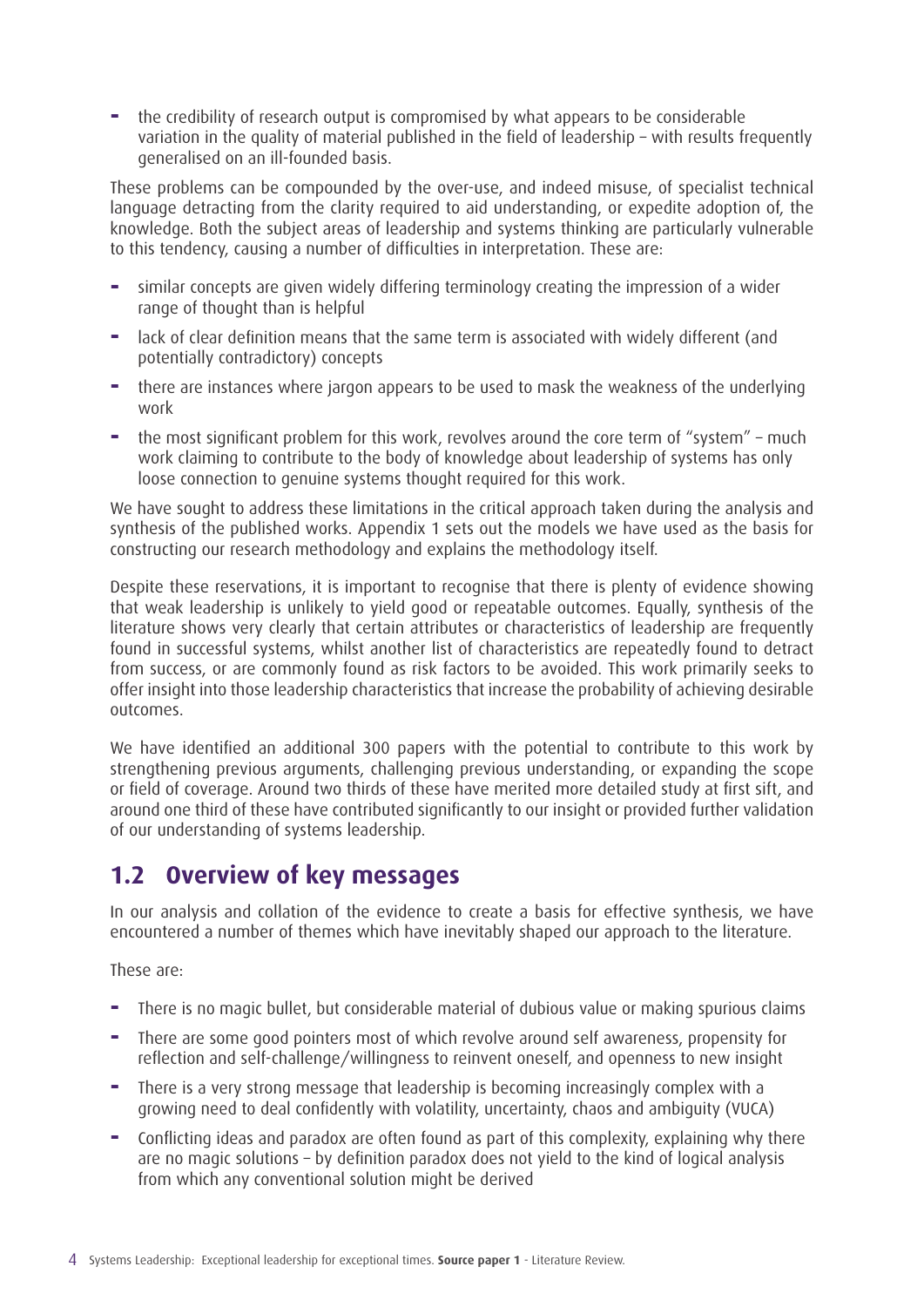- **−** Systems leadership becomes increasingly more relevant in areas of VUCA, paradox and "wicked issues"124
- **−** Instead of resolving conflict through compromise, there is considerable value to be gained by working with conflict as an ally to generate new insight and create deeper meaning and shared understanding
- **−** Effective leadership requires short term agility to navigate through the maze of ambiguity, combined with long term purpose – narrative, engagement and connectivity are fundamental
- **−** Distributing the leadership both wide and deep into the organisation increases both agility and resilience provided that there is a strong golden thread of both purpose and values throughout the organisation
- **−** There is much confusion about systems thinking and what exactly it means a significant number of papers appear to latch onto this as a topic of the time, without offering any value. The material which has relevance to this work is that which relates to complex adaptive systems
- There is a reasonably useful body of evidence that talks about helpful characteristics, traits and behaviours in leadership – divided into enablers and restrainers – those which need to be encouraged and those which need to be discouraged
- **−** Effective systems leadership appears to be linked much more strongly with behaviours and relationships than with competence - expressed more as "being" than "doing", or as a "mindset" rather than a "thingy", stretching to the concept of a "heart-set" in some instances
- **−** Approaches to recruitment (and appraisal/performance management) remain tied to conventional wisdom about leadership styles and haven't caught up with the realities of the emerging understanding of what seems to be important in systems leadership
- **−** There is a strong body of evidence identifying that good leadership links theory/concept/aims with practical implementation – (knowledge to action), and leadership teams become more effective when there is a shared language of theory as well as practice
- The quality of the scarce material seeking to link leadership with outcomes appears to contain a larger proportion either lacking in credibility or implying validity beyond the scope supported by the work itself
- **−** There are several attempts at profiling leadership characteristics quantitatively, but these are of dubious value as they rely on large numbers (sometimes more than 20) of subtly distinct variables to establish correlation – one paper notes no meaningful relationship at all between emotional intelligence and leadership outcomes
- **−** There is an interesting alignment between servant leadership, leading through others, humility, and some aspects of personal spirituality – at its extreme talking about sacrificial leadership
- **−** There is an emerging strand of evidence linking neuroscience to leadership. This has interesting potential to generate new insight, based on observation of which parts of the brain are involved in leadership decisions and interventions - but raises a new strand of ethical issues.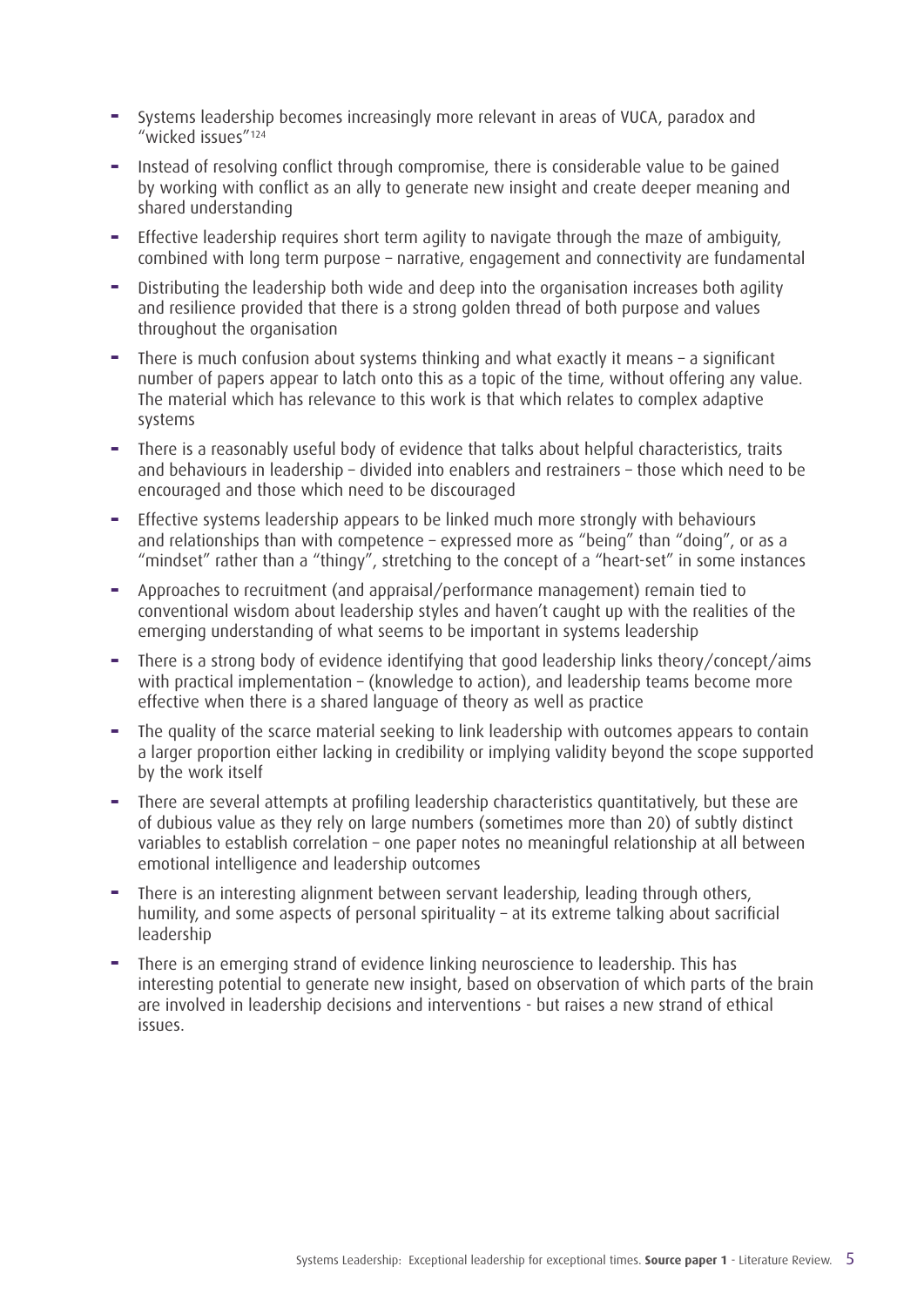# 2. What the literature tells us

#### **2.1 Systems Leadership: what it is and why might it be important**

Definitions of what a 'system' is and its implications for leaders vary considerably in the literature, but all have a shared core of recognising that the challenges of leadership do not stop at the boundaries of the organisation. Ronald Heifetz<sup>2,3</sup>, one of the prominent writers on systems leadership adopts the metaphor of "standing on the balcony" to gain a vantage point from which to oversee the variety of acts and actors and William Tate<sup>4</sup>, who also writes extensively on systems leadership, describes it as 'looking at the fish tank and not the fish'. Gilmore<sup>s</sup> describes the ability to span boundaries as a new competence.

#### For the purposes of this research we will distinguish between an organisation, with defined boundaries, and a system in the following terms<sup>1</sup>:

At its simplest, an organisation could be defined as a self-contained entity where there is some degree of freedom insulating it from direct control from its external context. As we shall see, this definition quickly runs into choppy waters, though it suffices as a starting point. In contrast, a system is an interconnected and interdependent series of entities, where decisions and actions in one entity are consequential to other neighbouring entities.

It is quite common for systems thinking to be confused with the related, though distinct, field of complexity science. Jackson<sup>6</sup> suggests that systems thinking amongst leaders arises as a 'reaction to the reductionism of traditional scientific method'. In reviewing recent literature on systems leadership, we are led to suggest that there is a body of work described as systems leadership which does not merit the attention it claims, whilst there is another body of work offering significant insight into systems leadership, invariably through a complexity lens.

The definition of complexity is equally variable, but here we adopt that defined in our previous work<sup>1</sup>:

#### A complex system is one in which even knowing everything there is to know about the system is not sufficient to predict precisely what will happen.

This definition frequently resonates with system leaders whose current experience is of an increasingly complex environment in which the climate of change is increasingly unpredictable and volatile. There is a growing body of work adopting the metaphor of the perfect storm  $7-11$  to reflect the coalescence of multiple factors impacting on leadership of systems. The term VUCA<sup>12-14</sup> is beginning to take hold to describe the combination of Volatility, Uncertainty, Complexity and Ambiguity.

For a moment it is worth setting out a few characteristics of a system, particularly in relation to a more bounded organisation, so as to establish a context for a discussion on leadership. Characteristics of a system to achieve a wider societal good can include:

- **−** a loose agreement of some form of goal expressed in qualitative terms, but is difficult to pin down in quantitative measures
- **−** some clarity of a population or geography to which resources are to be focused, likely to interconnect with other groups and goals thus making the boundaries fuzzy, especially as they are prone to shift with time
- **−** more than one agency working in a particular field raising issues about responsibility, accountability and control and allocation of resources.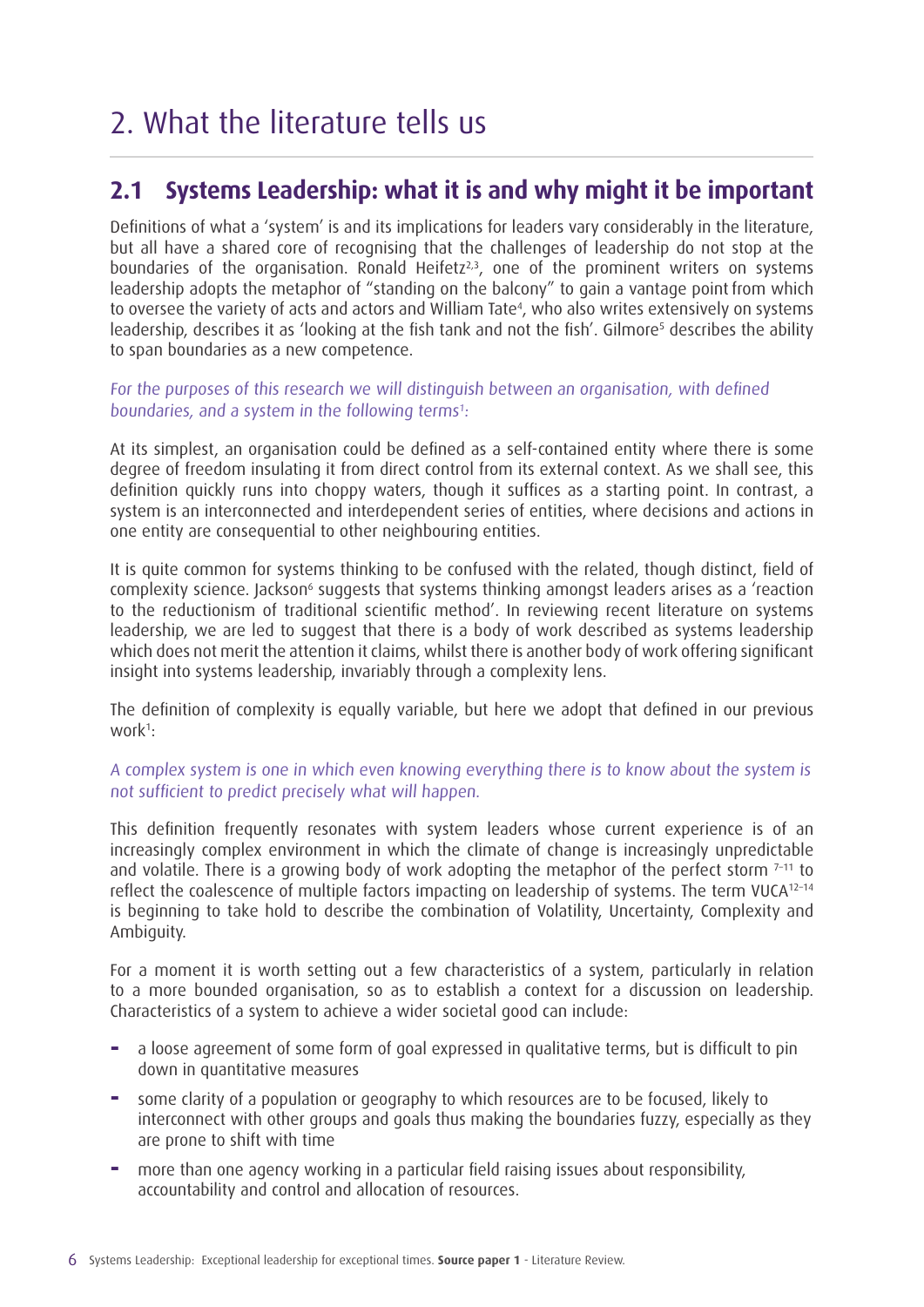This is not new, and Bathurst offers an interesting review of the groundbreaking work of Mary Parker Follett<sup>15</sup>. Although she used a different language to express the ideas, she advocated that soft issues played a significant role, and that the relationship between worker and business owner should include concepts of partnership. Bathurst argues that the insight she explored as a pioneer in treating management as a science requires greater respect, as it lies at the heart of current thinking. Other authors also provide helpful pictures of systems thinking by exploring how the concepts have emerged as "work-in-progress" to explain the dissonance between conventional leadership theories and practical experience. Wheatley provides a strong and well developed framework of thought in her book "Leadership and the New Science<sup>16"</sup>, ideas which she develops further in many of her brief thought pieces<sup>17-24</sup>. At the heart of her arguments, lies the helpful analogy that conventional understanding of leadership, organisational design and hierarchical structures all draws on a Newtonian view of the world which is highly ordered and deterministic. In stark contrast, living systems and organisms are distinctly non-linear and are able to exhibit adaptive and learning behaviours. She likens this to the paradigm of new science in which the governing principles appear occasionally to be diametrically opposed to the previous world of reason, whether that be quantum physics (at the extreme of microscopic scale) or relativity (at the extreme of high velocity), chaos theory (at the extreme of complexity) or evolutionary biology. By drawing on these multiple analogies of where the 19<sup>th</sup> century science of order and structure fail to provide models capable of explaining natural phenomena of the fuzziness of life or cosmology or field effects, Wheatley opens the window on fresh insights about systems. Drawing deeper into the physics, she suggests that consideration of organisational power and force become less useful, whereas ideas of organisational energy offer greater insight as it becomes obvious that control becomes impossible, but influence and nudge assume greater importance.

Wheatley<sup>22</sup> draws the analogy between the self-organisation of living systems and their ability to adapt; reorganising themselves to respond to disruption by eventually regaining order. They offer greater resilience than structural hierarchies and linear command chains; today, we don't seek to build stronger structures to withstand earthquakes, we incorporate mechanisms that absorb the energy and release it slowly. Established thinking about leadership is too ready to dismiss the opportunity to learn from these parallels. Organisations construct a world view for themselves of how they would like the world to be, and then go into denial when the complexity of the world threatens to spoil this view. In our ordered view of the world, we make assumptions based on a "pareto" principle that if we focus on the main-stream, we will be right most of the time. When chaos disrupts this central core on which assumptions have been grounded, the world of certainty disintegrates and leaders lose all semblance of control; command and control fails, and leadership is incapable of restoring order, no matter how loud the leader shouts.

Chaos theory teaches us that it is the miniscule perturbations in the system that win out over the long-term, becoming amplified by the adaptive feedback mechanisms. Those elements, often too small to consider, have disproportionate impact over time. Leaders who have built resilience by engaging and empowering, in a framework where purpose and values have been clearly shared and formed the heart of trusting relationships, will be rewarded by an uncanny ability to converge on a new stability through self organisation and adaptability. The problem for leaders is that they can't control what, and when, the reward will be; they can't determine whether they will still have power or influence, or how well it will still align with the outcomes and purpose they have defined.

Although coming from a radically different origin, this view offers a real parallel to Christensen's seminal work on "disruptive innovation"<sup>25</sup>. At the same time, this analysis also demonstrates why social movements<sup>26</sup> can become so powerful a force in shaping leadership of the future - the linkage to the purpose or cause is what strengthens the resilience against any challenge. Wheatley also makes the rather disconcerting point that terrorist cells have a great affinity with the complex adaptive nature of living systems with all their beneficial resilience.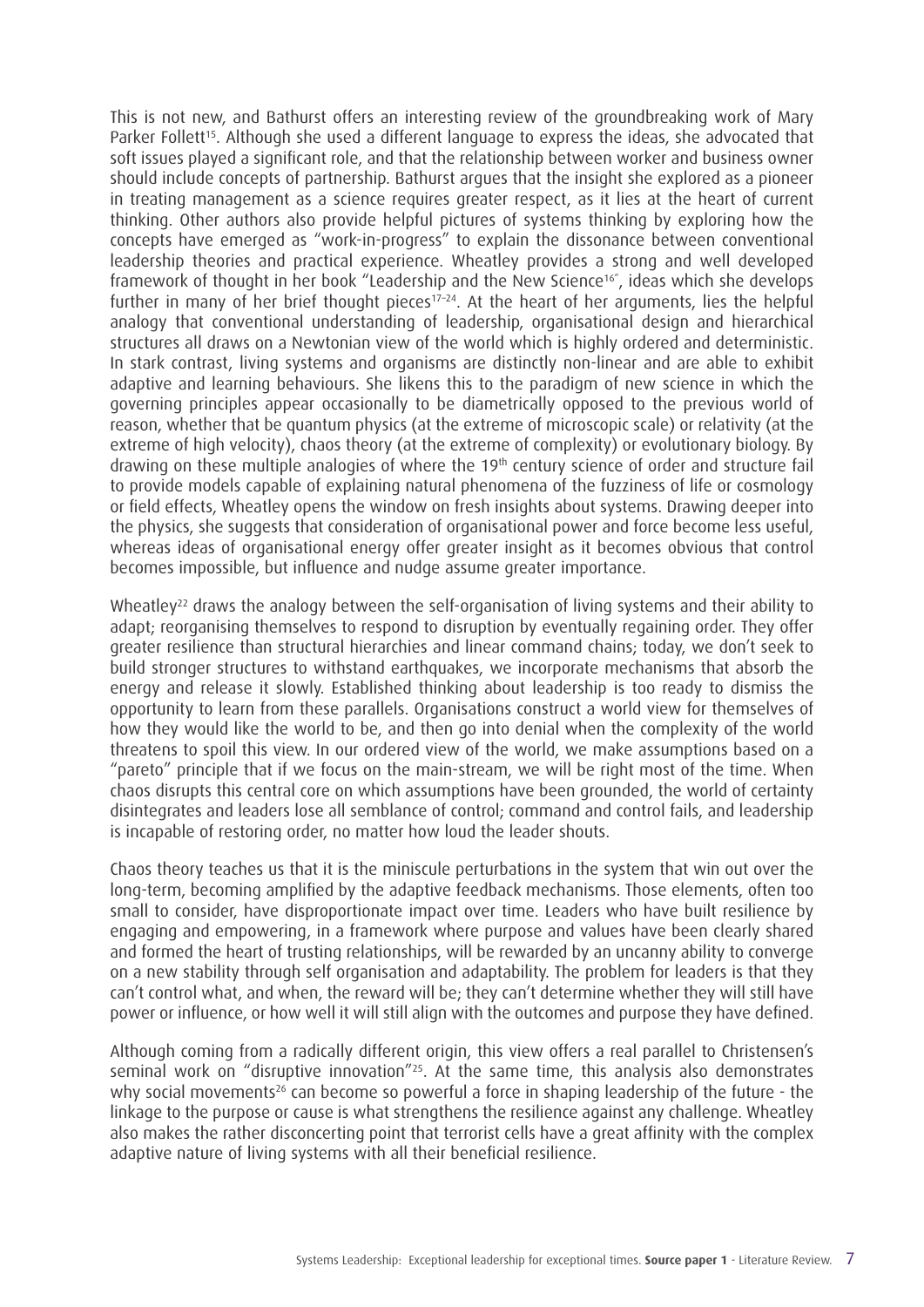Laszlo<sup>27</sup> provides an alternative but, equally useful historical perspective of system thinking (as it emerged from several different centres of thought, including 1920s Gestalt psychology) as a coherent framework for organised complexity, though some roots go back to concepts of Heraclitus and various indigenous cultures with concepts of wholeness (holism). Laszlo describes systems thinking as a new way of seeing, describing a system view as more of a pattern than a thing, giving helpful insight that systems thinking merges both analysis and synthesis (i.e. both the reductionist elements of analysis, and the integrative elements of synthesis). This argument nicely echoes that of Wheatley, noting that this reductionist view draws from the prevailing approach to natural science. It is interesting to reflect that this argument also resonates with that put forward by Paul Corrigan<sup>28</sup> who frequently uses the picture of simultaneous fragmentation into increasing localism and convergent connectivity of globalisation. Corrigan describes this using the analogy of centripetal and centrifugal forces.

Laszlo takes the argument further; not only does it offer a new set of lenses through which to see the world, but also in describing the emotional engagement in which we can feel and experience differently with the holism of a systems perspective. She describes this as living a new consciousness or opening the gateway to Systems Being. She develops this theme into evolutionary leadership – leadership that embraces "mind-set", "skill-set" and "heart-set". The mind-set addressing the know-why, skill set the know-how and heart-set the care-why elements of both intrinsic motivation and the shared values of the collective society.

Along with many other authors, both Wheatley and Laszlo reflect a significant spiritual component of systems leadership with obvious potential to bridge between western and eastern thought. Nowhere is this more so, than amongst those pointing out the strong connections between Taoism and systems thinking<sup>29</sup>. Grint<sup>30</sup> offers a fascinating reflection on the fact that the very origin of leadership is rooted etymologically in the sacred. He identifies three distinctive elements of leadership:

- **−** the separation between leader and the group
- **−** the sacrificial nature of the relationship; and,
- **−** the role of leaders to quell the anxieties of their followers and to be the sense makers.

As Grint explores the profound consequences of how deeply embedded such concepts are anthropologically, he suggests that the challenge of moving away from the concept of a heroic leader towards a more equally distributed form of leadership will be more difficult than most observers would suggest. Frieze<sup>24</sup> (writing with Wheatley) offers a picture of systems leadership in which the concept of hero is replaced with one of the leader as host – creating the space within which there is implicit permission for information and opinions are shared, and appropriate decisions to be taken.

As we previously demonstrated<sup>1</sup>, the threshold at which the effects of complexity begin to be important reduces under pressure. The step change in pace and intensity over the last few years means substantially more leaders find themselves facing challenges which require a systems approach. The question therefore follows: **what does this mean and what are the implications for leadership?** 

According to Wheatley<sup>20</sup>, under these conditions of additional stress, when systems leadership becomes more important, even those leaders who had made great strides in participative management and were succeeding both financially and with innovation, were beginning to succumb to the growing pressures, quoting one: "forget about values, learning or participation, we just need to execute". Here was a powerful feedback mechanism forcing leaders to revert to more conventional thinking, promoted by: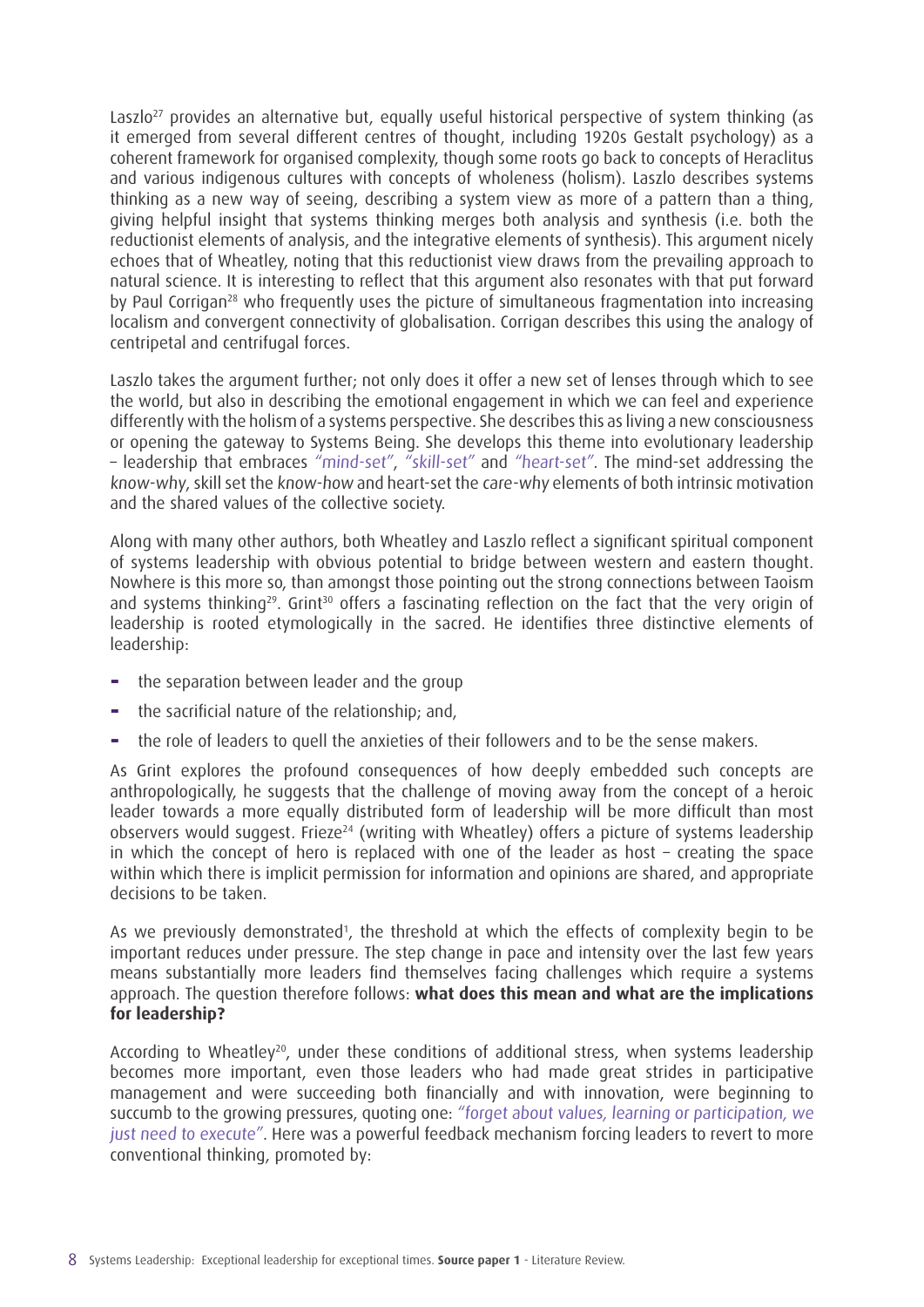- **−** growing risks and fear precisely the stress conditions that increase the need to adopt behaviours of complex adaptive system thinking were acting to cause leaders to revert to command and control
- **−** the combination of technology, globalisation and networked connectivity the tools making complex behaviours more intense were shortening timescales for action
- **−** the compressed time reduced the space for learning and reflection; squeezing out the ability to adopt the behaviours that strengthen confidence required to navigate the complexity
- **−** the increased use of technology reduces the bandwidth of communications remote messages, texts and tweets are the opposite of "social" media, eliminating, as they do, the soft relationship element of communications, eliminating the non-verbal signalling that softens the harshness of misinterpreted words
- **−** at just the time when success is increasingly going to be delivered through sustained relationships, values and trust, we are narrowing our attention to tasks and easily measured superficial goals.

Each of these factors increases disengagement with polls showing that in the last decade, employee disengagement has risen from 33% to 70% in USA. Wheatley stresses that fearlessness is required to confront reality. Only those who are fearless will resist the temptation to rely on force of personal will, and instead, lead with the conviction of the values and purpose and authenticity of who they really are, re-echoing Laszlo's view of **System Being**.

This tendency to revert to command and control when under duress is symptomatic of assumptions that there is a direct linkage between cause and effect and that management decision and intervention directly drives results on the ground. However, systems studies demonstrate that efforts to establish linkages between cause and effect and command and control are seen as increasingly irrelevant and even destructive<sup>31,32</sup>. John Seddon<sup>33</sup>, an expert in public sector systems thinking, is highly critical of government efforts to establish firm control between central policy and the frontline practitioner in a mechanism called 'deliverology' – going so far as to suggest that attempts at such centralised control are dangerous and counter-productive. But that is not to say that we can live in a world where there is no policy or direction. We therefore have a contradiction, or paradox, between leadership control on the one hand and the various approaches to empowerment or distributing freedom and autonomy.

It could be argued that one of the biggest weaknesses inhibiting successful systems leadership is the emperor's clothes syndrome – the unwillingness to face this reality in which paradox and ambiguity play an increasing role, and for which, the perfect logical answer does not exist (the very definition of paradox). In reviewing the transformation of departments in Whitehall, Page et al<sup>34</sup> identify the gap between rhetoric and reality to be one of the dangers. Until reality is confronted, it is clearly impossible for leaders to create meaning and purpose, thereby losing one of the fundamental tools for harnessing commitment and aligning resources. Munn<sup>35</sup> describes the importance of establishing meaning, and Blomme36 describes the critical role of the leader as a sense-maker. Garrow<sup>37</sup> reviews a systematic approach to increase leadership capacity for large scale change across the NHS, pointing to the need for a shared belief and alignment. Paul Corrigan<sup>4</sup>, a policy analyst and former ministerial adviser, attributes the difficulties associated with the passage of the Health and Social Care Bill through parliament to the absence of narrative.

<sup>4</sup> private conversation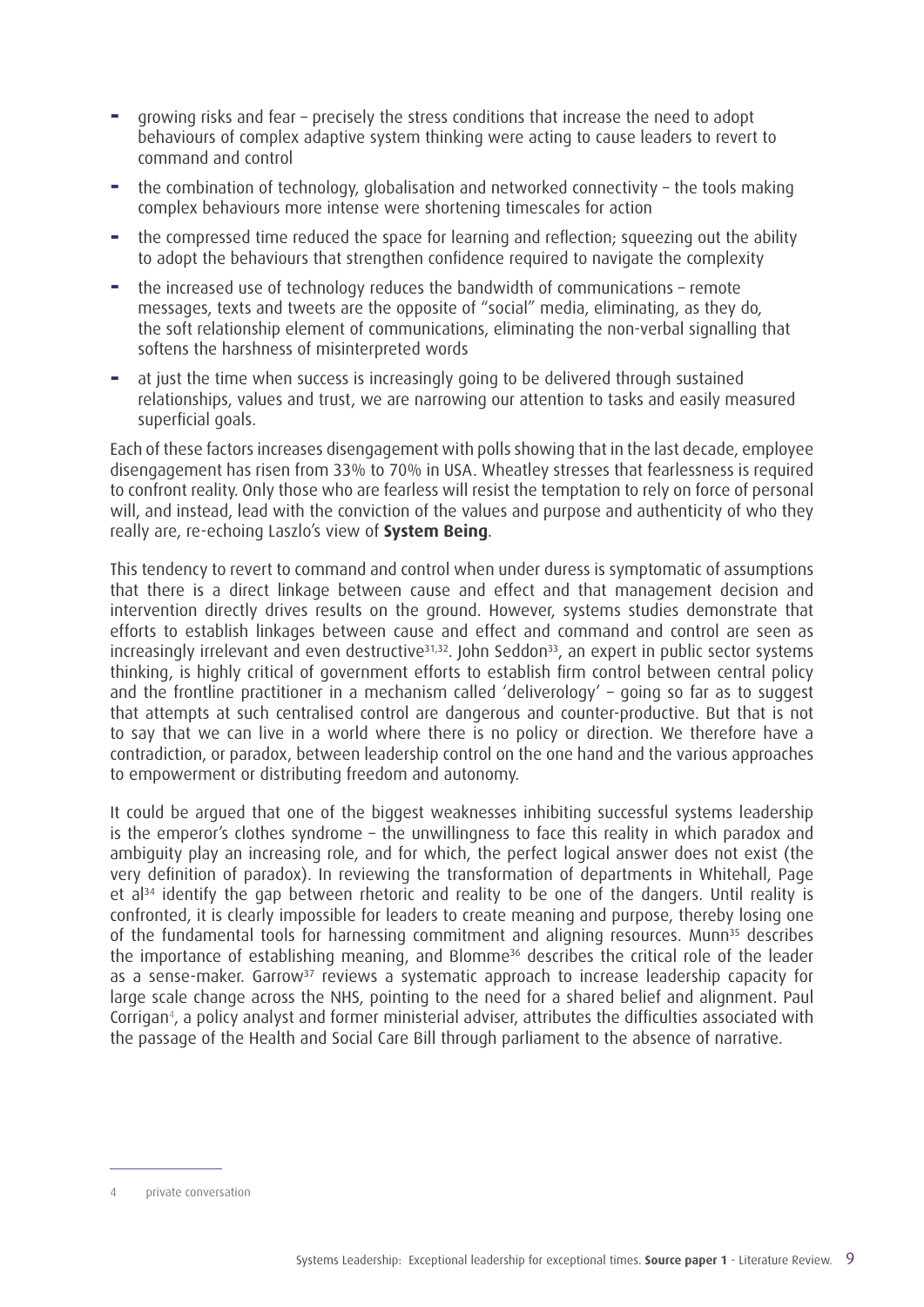In summary, though the terminology is applied loosely, in the increasingly complex, interconnected and turbulent world, there is a growing need to deploy systems leadership involving:

- **−** extending beyond traditional boundaries
- **−** a dynamic, adaptive, learning approach capable of navigating through ambiguity
- **−** new relationships built on shared vision and shared responsibilities embedded throughout the system.

#### **2.2 Putting Systems Leadership into practice**

The ability to recognise and embrace ambiguity and paradox is one of the characteristics which appears to single out those capable of leading systems. White<sup>38</sup> is explicit in stating how critical this is: "the real mark of a leader as confidence in dealing with uncertainty". Rooke<sup>39</sup> offers a particularly well developed differentiation of leadership styles, identifying that three of the seven styles analysed (amounting to fewer than 15% of leaders) exhibit behaviours which respond well to this level of constant reinvention. Such adaptability is always looking for new intelligence, new ideas and trying out fresh approaches<sup>40-44</sup>.

Stevenson<sup>45,46</sup> stresses the importance of self-organisation as the basis for navigating through the ambiguities, quoting from earlier work "dis-equilibrium is essential for growth and sustainability". This work mirrors that of others who focus on the critical nature of reflexivity and a high sense of self-awareness this generates<sup>47-50</sup>.

So why might we expect to achieve better outcomes by adopting systems leadership in which we distribute leadership both wide and deep. Fullan<sup>51,52</sup> suggests that the answer to this lies in understanding motivation. Along with many others, he argues that the real test of leadership lies in the ability to effect change. But Fullan notes that the only thing that can cause people to change is their intrinsic motivation. This establishes the core challenge for leaders as their ability to generate such intrinsic motivation. Quoting Machiavelli, he notes that people are generally incredulous and don't trust new things unless they have experienced them, so it is essential that these two are combined to give people new experiences which are fulfilling; realised effectiveness generated by this fulfilling experience which is enhanced by intrinsic motivation. In stating this with such strength, he challenges approaches that rely on inspirational vision, moral exhortation or weight of irrefutable evidence, suggesting that this is why they frequently fail. For Fullan, tapping into intrinsic motivators is the way to build change, and in demonstrating this, he clearly justifies the importance of both values and clear purpose, coupled with trust and empowerment.

Georgellis<sup>53</sup> underpins this rationale as he explores the interaction between intrinsic and extrinsic motivation factors. In particular, he demonstrates that intrinsic motivation is particularly important in public sector roles, especially health and higher education, but that there is a risk of the benefits of intrinsic motivation being diminished by the presence of excessive external motivators. Dan Pink54 has been instrumental in establishing a clear understanding of the nature of motivation, showing that an individual's sense of personal mastery, higher purpose, and autonomy achieve the greatest motivational impact, and that higher extrinsic rewards (performance bonuses) actually act as disincentives when the work has any significant degree of cognitive content. This evidence from behavioural psychology also supports the notion that leaders who create an empowering environment built on clear purpose and transparent values will outperform those who drive performance using a pace-setting style.

Research on the impact which leaders have on encouraging or inhibiting innovation<sup>55</sup> points to a leadership dilemma in the interplay between their own enthusiasm and the need for innovators to have the freedom and space to display their own autonomy and mastery<sup>56</sup>.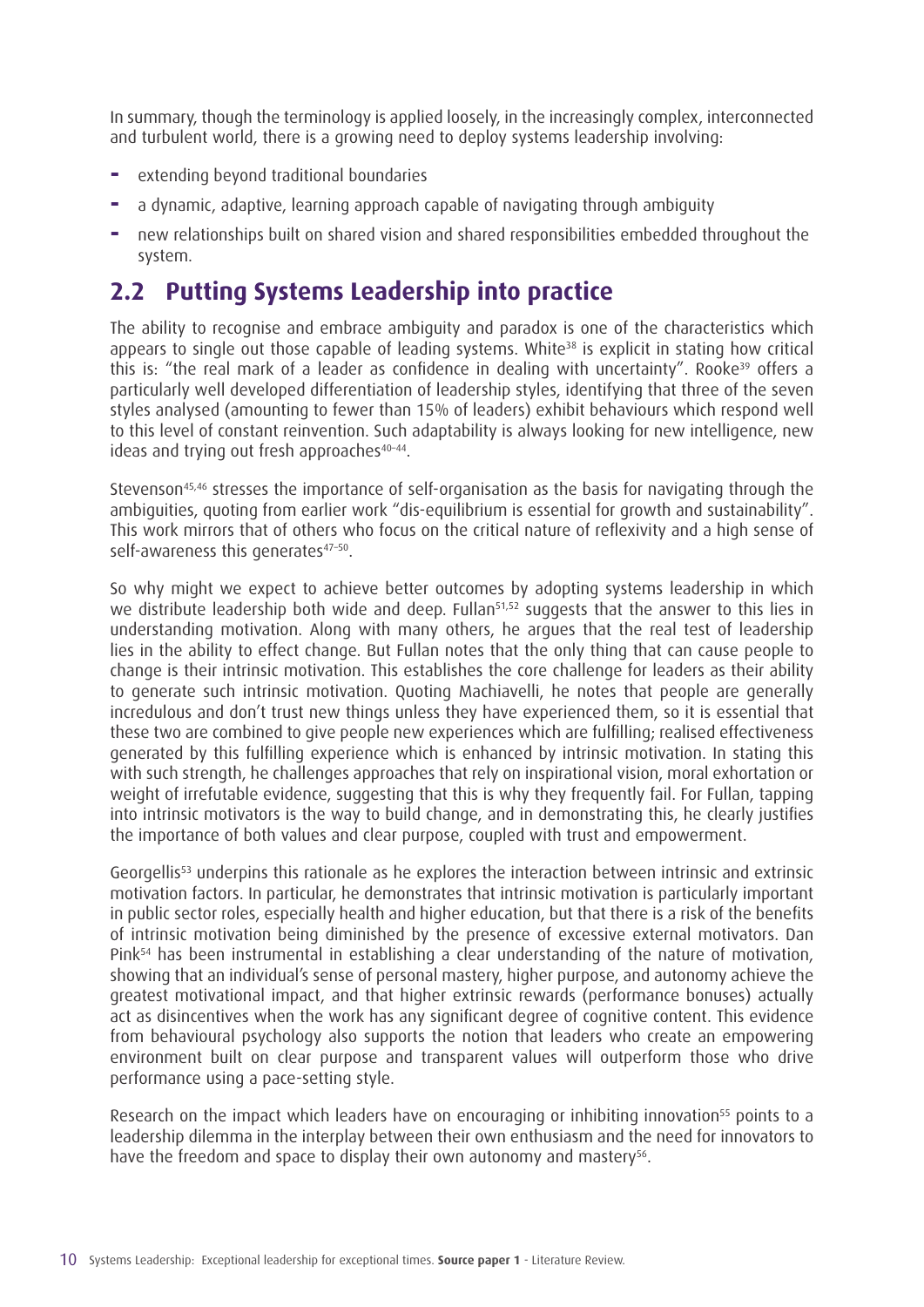In an attempt to "measure" leadership, much has been written about the attributes or characteristics of leadership, especially the desire to find ways of differentiating systems leadership. Alvesson<sup>47</sup> describes "functional stupidity" as the type of group think when leaders overly concentrate on their own organisations and fail to look beyond the boundaries. This is just one type of introspection that fails to identify and respond to threats, and Falk<sup>11</sup> reviews the financial system meltdown in 2009, identifying three other contributing characteristics: **hubris** of self belief carried too far; **hypocrisy** in the conflict between personal and organisational values and **hostility** that shuns peer relationships and co-operation. Falk also goes on to describe three other characteristics which can stimulate a more open approach to systems leadership – **honour** – the principled uprightness of character which does the right thing; **honesty** and integrity the most admired characteristic in leaders, and **humility**, the unwillingness to promote self interest over others.

In these positive attributes, Falk is leading into a strand of the leadership literature that focuses on a broad concept of "servant leadership" that links with our earlier exploration of the links between leadership and spirituality. This describes a range of behaviours that are more important in systems leadership than at an organisational or team level, and speak to the need to ensure that all the actors in the system are able to achieve a mutually attractive outcome: a win-win. Kerfoot<sup>57</sup>, McKennon<sup>58</sup> and Ebener<sup>59</sup> each describe the importance of leadership being a role that makes space for others, in some instances emphasising that the servanthood should extend to sacrificial leadership if necessary. Gabrielle<sup>60</sup> adds to these characteristics by stressing the importance of ethics at the heart of leadership. Chopra<sup>61</sup> specifically identifies the need for systems leaders to invest in nurturing the leaders of the future. Within this body of work on the need to work through others, Bolden<sup>62</sup>, amongst others, questions whether there is sufficient clarity between partnerships, collaborations and distributed leadership. Shekari<sup>63</sup> unites these strands by identifying empowerment, team building, participation and development of the service ethic as aspects demanding investment of leaders' energies. Rietsema<sup>64</sup> takes this a step further by challenging whether leadership, as a concept, is out-dated, because of our tendency to describe it as a competence. Instead, Rietsema prefers to see leadership as a way of being, both individually and as the organisation/system, rather than a way of doing – in this sense, leadership is all pervasive and describes the way decisions come about.

In a study of the nature of leadership in innovation, Shavinina<sup>65</sup> explores individual contributions from those we have described elsewhere as heroic leaders. She draws across a wide range of disciplines in both leadership and innovation, combining these with biographical studies of successful individuals, but concentrates on the psychological understanding of higher order giftedness – arguing that those individuals who are exceptional at leading innovation provide the exemplary model. The study identifies three levels at which innovation leadership manifests itself. The first focuses on intellectual and creative abilities – the raw ingredients of innovation that need to be present at a high level of cognitive functioning. The second level focuses on metacognitive abilities – perhaps best described as self-awareness of the cognitive processes and a willingness to reflect on and challenge these. The third level, or extracognitive abilities, takes this to a further level of abstraction to integrate concepts such as feelings, beliefs, instinct and intuition into a harmonious relationship between the core cognitive states and the self-reflection upon these.

Whilst her analysis focuses on the individual superheroes of innovation leadership, her constructed model aligns strongly with all other aspects of systems leadership, and, therefore should serve usefully as a guide to systems leaders. Echoing key messages from other works, it is clear that high levels of intellectual capacity and nurture of cognitive processes are crucial ingredients. The need for strong metacognitive functioning translates into the need for diversity in the leadership team, exhibiting strong levels of reflexivity and challenge. At the highest level of her model, the extracognitive level of functioning is perhaps best interpreted as a theoretical justification for the importance of an organisational value system that creates an instinctive and all-pervasive sense of purpose and self-belief reinforcing the organisation's priorities and relentless focus on service outcomes.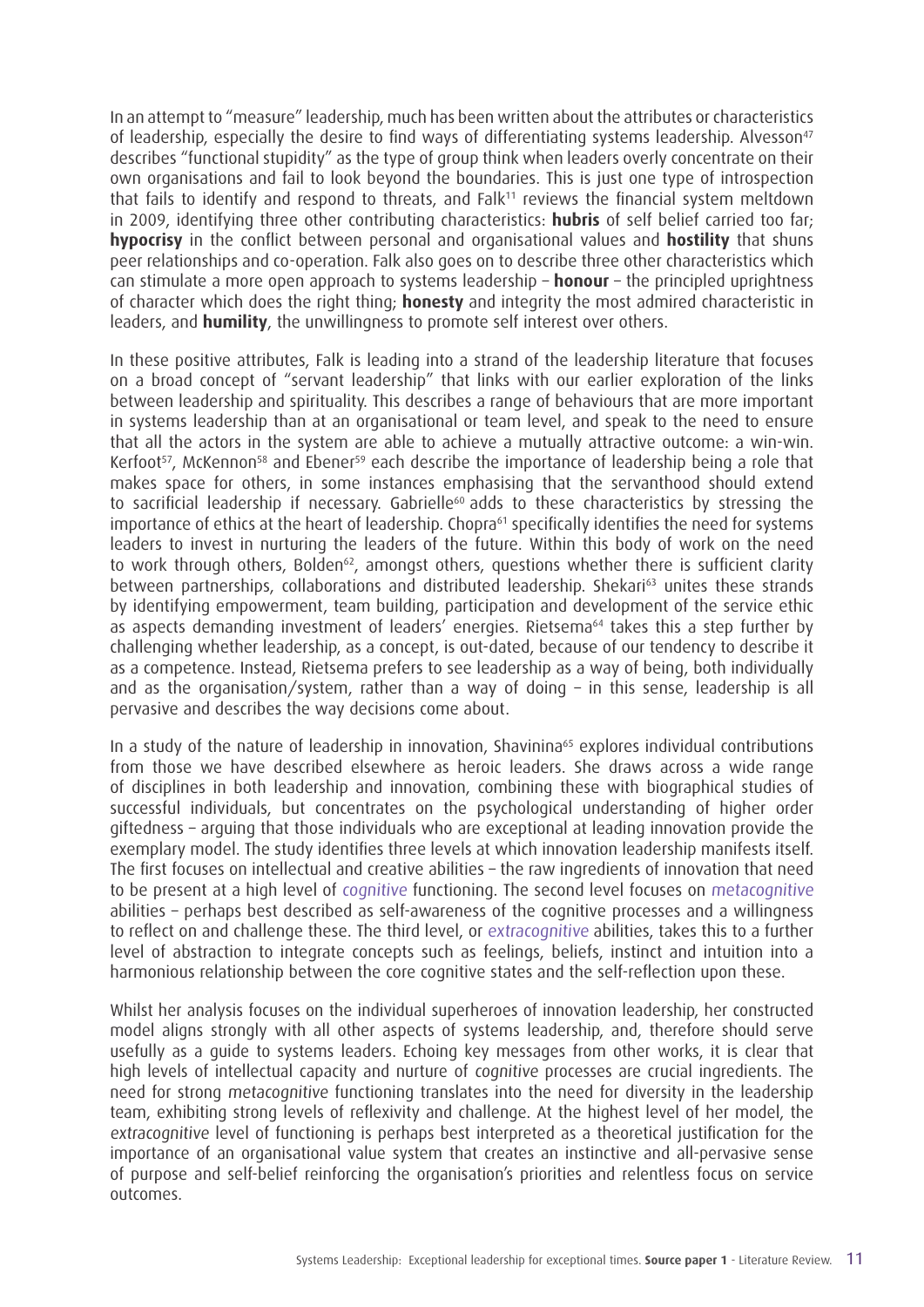Another area of contemporary interest, (the counterside of demands for leaders to be fearless) is the study of anxiety within organisations<sup>66,67</sup>. Following the Francis Report<sup>68</sup> into the failings of the Mid Staffordshire NHS Trust it is likely that the issue of anxiety in healthcare will become a focus for research<sup>5</sup> whose applicability is unlikely to be confined purely to the health sector.

As we engage in wider systems leadership many of the techniques to support the anxious leader become less and less applicable. The implication for leaders embracing this larger stage, one that operates under the rules of 'improvisation' and working into the unknown, rather than under the iron grip of a theatrical director, is profound and has implications for how one works with the issue of ambiguity on all levels. The issue of ambiguity featured strongly in the literature review. Of the ninety or so papers and books, the issue of ambiguity featured in over twenty of our more recent references31,36,38,45,50,69–81.

As previously discussed, it has become clear that a response to increased anxiety along the lines of a greater number of targets and indicators is counter productive<sup>33</sup>. But looking for a new tool, model or framework risks producing a 'solution' in the same mould as the problem it is trying to address and risks further exacerbating the problem, causing further anxiety. A framework or a model, after all, requires a degree of certainty and consistency of context that is present to a lesser and lesser extent in whole systems leadership.

#### **2.3 Evidence for linkages between systems leadership and agreed outcomes**

We have touched on the important role of the systems leader as both a sense-maker – essentially the mediator of the often mixed and complex messages originating throughout a system and the context within which the system is set. It could be argued that the foundations for this understanding were laid down by Mark Moore<sup>82,83</sup> in his seminal work relating strategy with public value. In his work at the Kennedy School of Government he was seeking to identify how the valuable understanding developed at Harvard Business School about effective strategic leadership in commercial organisations could be applied to public organisations. In particular, he sought to identify what measures could be derived for activities of public administration to mirror a definition of success that could be substituted for the universally accepted currency of shareholder return. His resulting findings led to the creation of his strategic triangle model, in which he acknowledged that success requires three independent "forces":

- **−** an authorising environment that provides a source of legitimacy
- **−** a public value proposition focusing on the purpose and mission
- **−** the operational capacity and capability to ensure that the desired outcomes are practically feasible.

This model provided groundbreaking understanding of the essential difference between the relative simplicity of market driving commercial organisations, and those organisations focused on delivering to the public agenda. In this model, he named and separated the two difficult challenges for public leaders – defining what constitutes value in relation to the broad range of public services (some of which are clearly beneficial to individual citizens, but some of which may pit the rights of individual citizens against those of the wider society), and underpinning this with an authorising mandate that has emerged from the wide diversity of vested and political interests. He argued that for commercial firms, there is little challenge to the notion that financial return dominates the value proposition, and investor decisions driving share valuation provide the only authorisation required.

<sup>5</sup> Based upon 'grey/informal' knowledge of the authors.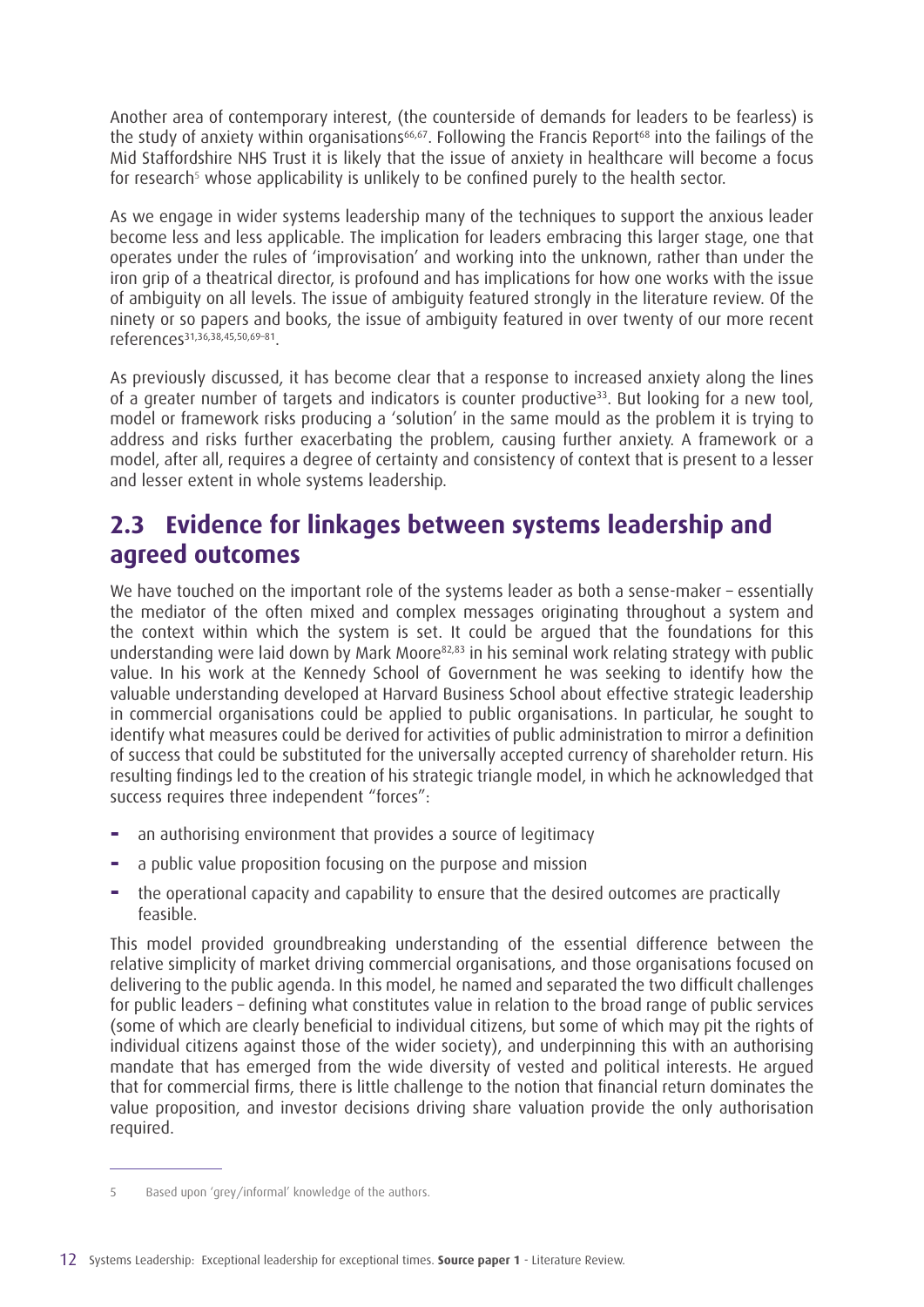Rhodes and Wanna84,85 were highly critical of this approach, claiming several weaknesses in the model, but specifically that it applied only to the political landscape in USA, where tensions between political forces, government executive action and citizen/society are embedded in the constitution. They claimed that in contrast, the Westminster style government found in UK, Canada and Australasia did not provide an adequate balance between the arms of the triangle to create the right democratic accountability between elected forces and executive powers. This challenge was widely rebutted as a misinterpretation<sup>86,87</sup> of Moore's model, but the argument demonstrated the very difference that Moore was seeking to highlight. Indeed, the value of the model has been strengthened by Moore's own reflection that there is more for the commercial world to learn from the public sector than the other way round<sup>88</sup>, especially in increasingly global markets, where citizen intervention on ethical and environmental grounds can seriously damage reputation as a precursor to damaging profitability. The concept of an authorising environment reflects a growing diversity of views in relation to regulatory bodies, environmental impact and ethical considerations.<sup>89,90</sup> Similarly, discussion of how to define and measure public value continues to attract attention<sup>91-94</sup>.

Moore's work has generally been applied to illuminate traditional models of leadership within public service organisations. As we study the challenges of systems leadership, it is clear that Moore's strategic triangle continues to offer fresh insight. Arguably, Moore only intended the model to apply to the top tier of hierarchical organisations. For everyone else in the organisation, these leaders and their governance structures define the authorising environment for everyone else. The measures they define in their scorecards determine the value proposition to which everyone else will be held. But as we have seen, the authorising environment is just as crucial to workers in complex systems, but is no longer provided according to the positional authority of a hierarchy. Now, the lack of conventional order in the system means that legitimacy emerges from a mix of chaotic power sources – formal and informal, and is in constant flux. Similarly, in a multi-agency complex system, a value is much more contextual and can be defined in different ways by different actors. We have seen that the uniting purpose within complex systems is more likely to emerge around clearly espoused values, attitudes, behaviours and beliefs. So, Moore's strategic triangle speaks to the difficulty of articulating just how the value proposition will be quantified, but enables the public value to be redefined as a series of agreed (often qualitative) outcomes, or more powerfully still, as a state of being – a new order of "how things are". Seddon<sup>33</sup> goes so far as to suggest that conventional performance targets are counterproductive in this context.

As we seek to establish a more credible approach to the value proposition, we recognise that there are generally two strands of thought relating leadership to outcomes. One body of work focuses on the performance management and incentive structures aimed at measuring and driving the right outcomes. The second focuses on organisational development (OD) – investment in change designed to reorientate the culture and structures around the desired outcomes. In practice, there is little of practical help in the performance management category, as this sits too close to command rather than influence – an approach that singularly fails across systems.

Cady95 sees two complementary components of systems leadership: - inspiration and implementation – the first providing the direction and creating the uniting force to be supported by rigorous attention in the implementation itself. This approach is supported by work described as knowledge into action <sup>96</sup> that looks at the conditions for implementing evidence-informed policy.

Burnes<sup>97</sup> provides a historical perspective across organisational development (OD) demonstrating that there is a critical gap between academic rigour of research and practical relevance, offering some hope that these two are beginning to converge. It should be said that the focus of OD is generally on a single organisation, rather than the wider system. That said, some effort has been made to demonstrate connection between leadership and effect <sup>70,98</sup>. Here they alight on the word 'evaluation', but not without problems, in one paper defining it as 'assessing the value, worth or merit of an intervention, programme or project<sup>'98</sup>. This is a broad definition that could include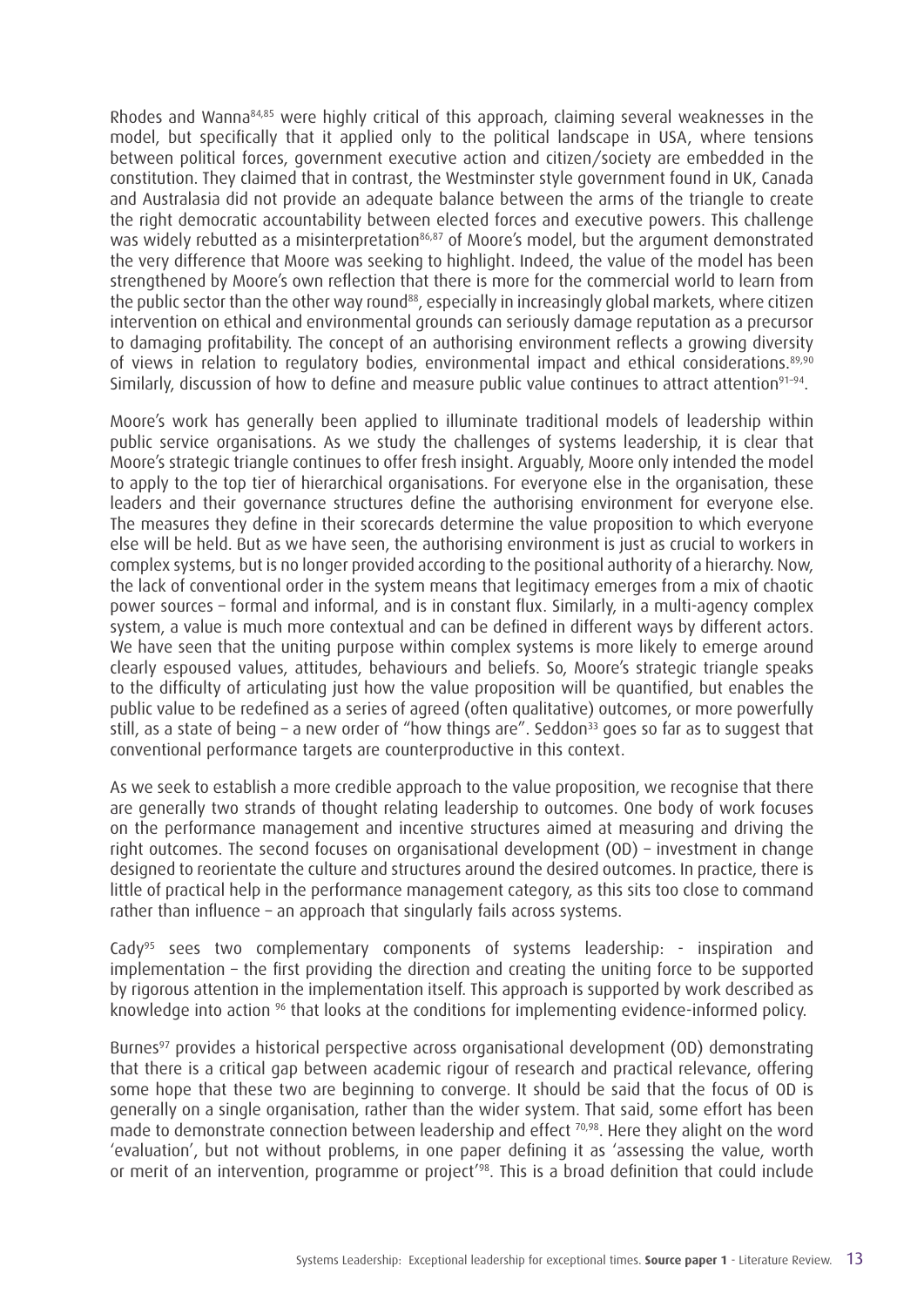practically anything, the consequence being that it makes it harder to evaluate actions in any concrete terms. The approach of many practitioners is to focus on both qualitative and quantitative factors 98,99 but in the context of the actual project and what is immediately 'seeable', as opposed to the entire span of the intervention. Notions of linkages between leadership and outcome are scattered in qualitative and qualitative terms that defy aggregation which could appear on a balance sheet.

This should not come as a surprise. If, as we have discussed, there are less tangible linkages in a system, as opposed to a bounded organisation, this should also extend to the question of the association between systems leadership and outcomes.

In reframing the notion of evaluation one interviewee with a practitioner stated 'instead of using words "measurement" and "evaluation", the word "learning" may be preferable<sup>98</sup>. This is telling, and features in the literature more widely 70,99. Linkages and evaluation are seen in the context of wider organisational learning, not only of those actively 'orchestrating' any change process, but also those subject to the activities. It therefore stresses the emergent properties of the process and how individuals and groups react and learn. The issue of reflexivity is therefore critical. Reflexivity can be thought of as a deeper form of reflection; a form of thinking about experience and how this comes to further affect actions and behaviour, and how this, in turn, affects further thought. The importance of reflexivity, particularly in a more complex and ambiguous world, has recently attracted the attention of practitioners and academics alike 41,50,62,71,78,100–102.

A number of authors seek to atomise aspects of leadership behaviour, competence and knowledge, in order to achieve the holy grail of a formula for success. We have found little or no discussion about the achievability of this that adequately takes account of the reality that evidence takes very different forms in organisational studies (largely case studies), social research (largely survey based) and "hard" sciences (largely randomised control trial based). Hoffman<sup>103</sup> for example identifies a 25 attribute leadership model, claiming reasonable correlation; Packard<sup>104</sup> is unconvincing with his attribution against 28 characteristics whereas Weinberger<sup>105</sup> states that there is no link between outcomes and emotional intelligence measures. Attempts to work at a much more general level, identifying broad characteristics found amongst successful systems leaders appear much more promising<sup>38,39,63</sup>.

A number of authors have sought to establish relationships between aspects of leadership and their own sector of public services. Within the education setting, the policy shift towards school networks as systems has been considered by Hargreaves<sup>106</sup>, and Vilkinas<sup>107</sup> amongst others. There is considerable focus on driving healthcare through an outcomes focus<sup>108</sup>, and through partnership working with patients<sup>109-111</sup>. Of particular interest are published case studies of organisations whose success is attributed to a long established culture driven by single-minded value-driven purpose, and staff empowerment. The Mayo clinic<sup>112</sup> is one high profile example. The recent success of the Team GB and Team Sky Cycling teams bears some consideration as another powerful example in which the elements of Moore's strategic triangle were brought together in a way that every member of the team in every part of the system was both empowered and aligned behind common purpose and able to respond under the leadership of Sir Dave Brailsford<sup>113,114</sup>, with a methodology of "aggregation of marginal gains" – another common theme of systems leadership, that challenges the normal wisdom of large scale change.

In summary, there is no silver bullet or golden thread that connects leadership to outcomes. To suggest that would be contradictory to the notion that in wider systems there is cause and effect. However, there are emergent patchworks where the actions that people take can be seen to have effect. The weaving together of these fragments takes thought as one senses what to do next in the rich context of the here and now – an ability that requires reflexivity, both individually and to engage in wider reflexive conversations.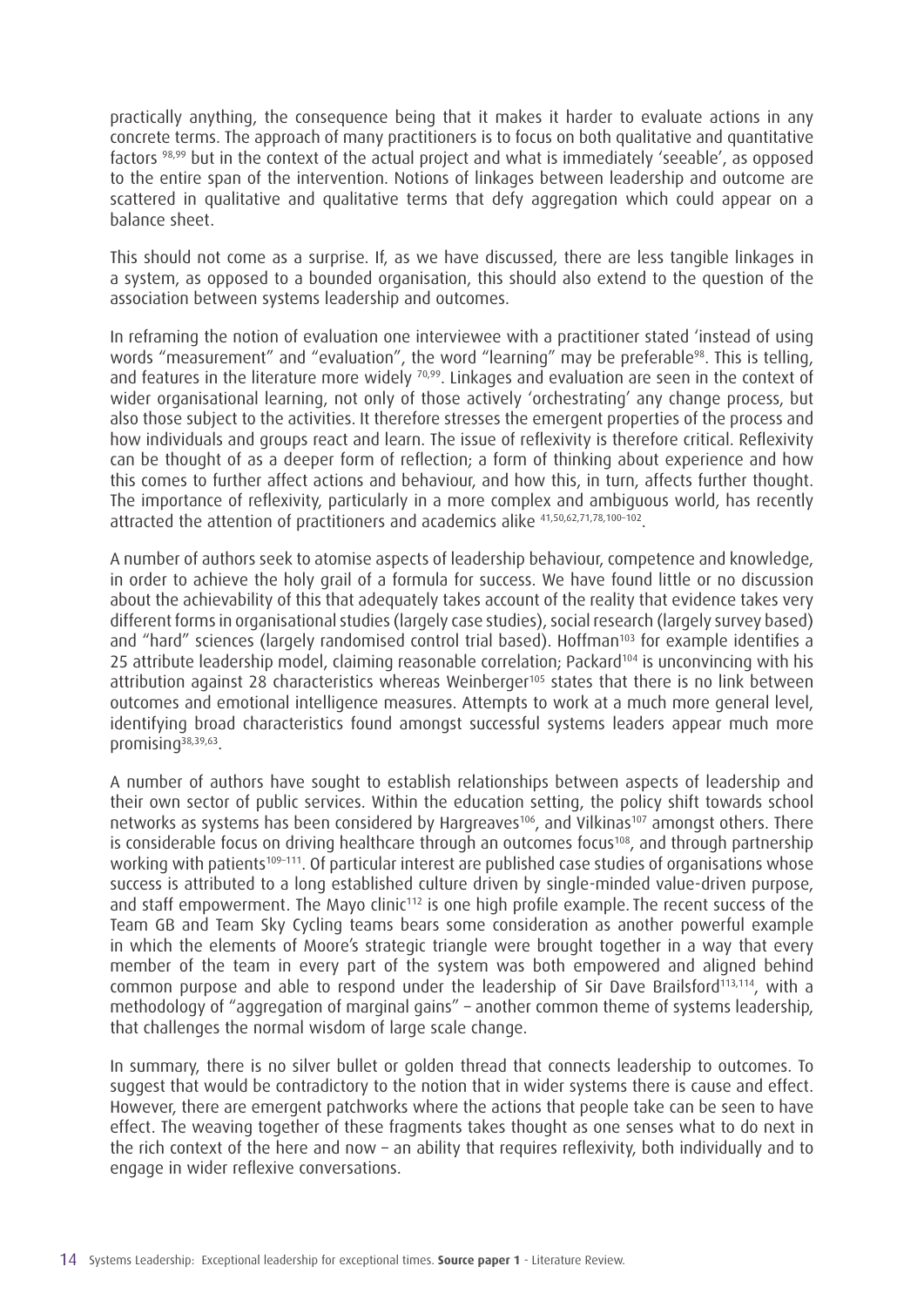### **2.4 Potential to identify a basis for optimising approaches to leadership to maximise outcome achievement**

Within the patchwork approach discussed in section 2.3 there are contradictions. For example, on the one hand targets are useful in order to determine future (immediate, tentative) steps in order to focus minds and resources, but on the other, if taken to an extreme, they are destructive, leading to an inability to make the most of emergent opportunities<sup>33</sup>. Much of the literature has highlighted the issue of paradox15,70,71,77,81,101,115–120 as a more useful way to think about two opposing forces, particularly when associated with the issue of uncertainty<sup>64,78,118,121</sup>. As with 'systems' it is worth bearing in mind what is meant by paradox. For Stacey<sup>122</sup>, a complexity management scholar, who featured strongly in the literature review, it means:

Paradox [is] a state in which two diametrically opposing forces/ideas are simultaneously present, neither of which can ever be resolved or eliminated. There is, therefore, no possibility of a choice between the opposing poles or of locating them in different spheres. Instead, what is required is a different kind of logic, such as the dialectical<sup>6</sup> logic.

To take this view, not only is paradox an essential feature of systems leadership, but to seek to 'collapse' paradox to one or other end of a spectrum leads to a lack of connection between the intention of the leader and outcome. For example, an overly developed focus on targets and measures leads to a lack of attention to what develops on the ground in each unique situation that a policy or a strategy is applied to. But on the other, an abandoning targets results in a lack of focus of attention and resource. Both are essential.

Grint<sup>123,124</sup> and others differentiate between tame and wicked problems. Tame problems may be difficult to solve, but are those for which a known solution exists – others have solved similar problems elsewhere. In contrast, wicked problems are general surrounded by such a complex set of circumstances that there is no precedent from which to build a solution. Paradox is particularly associated with a 'wicked problem' <sup>74,77,</sup> defined by David Bolgar<sup>77</sup> in a paper on leadership in local government as: 'when the challenge is either wholly or perhaps long standing proving impervious to previous efforts to resolve it – teenage pregnancies might be an example or long term additions to alcohol or drugs'. Issues such as teenage pregnancy are 'wicked problems' for all within the system, from policy makers to those on the frontline of service delivery.

<sup>6</sup> The process of argument by which understanding develops only to be subject to further discussion and argument summarised by Hegel's notion of 'thesis, antithesis and synthesis …'.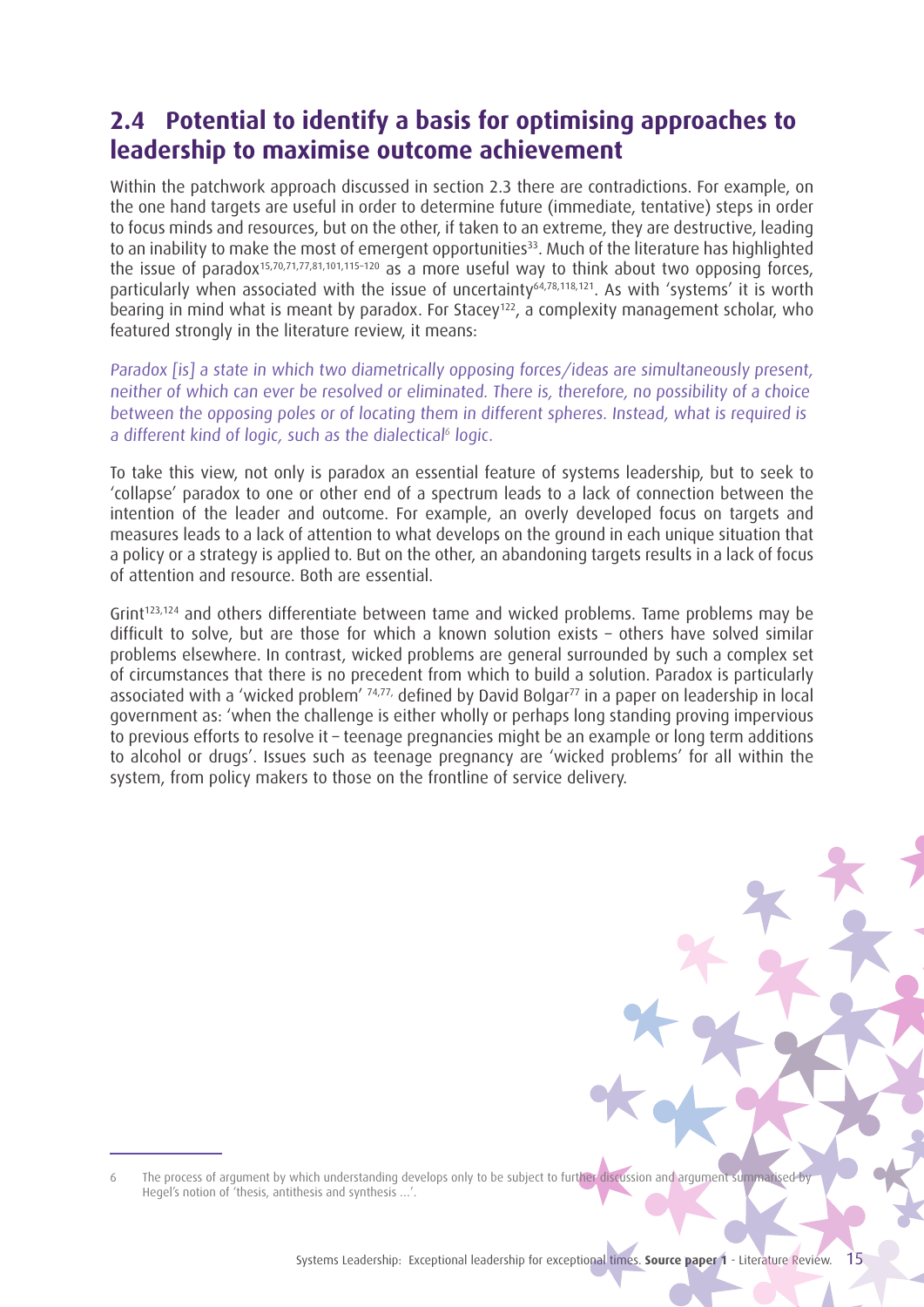# **2.5 Acts of leadership and followership throughout the system - power**

Within a leadership system there are acts of leadership (as a verb) as opposed to anointed titles of the leader (a noun). To be a 'leader' implies a one way street of 'order and obey' whereas the act of leadership is associated closely with the role of followership 1,15,38,63,125. One moment a person is engaged in an act of leadership, the next they are a follower. No one person is in a position of complete power; they may have more or less than someone else, but not in absolute terms. The issue of power featured prominently in the literature, particularly when associated with whole systems, 45,58,62,116,126–130. In other words we all exist in a web of power relationships where we affect and are affected by others, some who we know, others we do not 131.

To illustrate the point, simplified examples of leadership, followership and power might include:

- **− The regulator**: leadership to set standards, provide means of inspection, to raise awareness and confidence in the public; followership – respond to feedback about the justice of any inspection, to anticipate and respond to political demands, to work within resources given
- **− The CEO**: leadership to give confidence to the public, to provide direction for one's direct reports, to establish the environment whereby people know what to do and have appropriate freedom, to enforce rules, to allocate resource; followership to listen and respond to the public and politicians, to take action and explain actions regulators, to take account of staff concerns
- **− The politician**: leadership to set the policy, to convey what standards are acceptable and provide resource; followership – to be accountable to the public for events and concerns at the micro and macro level
- **− The frontline service manager**: leadership to prove enough clarity to frontline staff, allocate resource, to set standards; followership – respond to frontline concerns by the public and staff

Within this context none of the players hold all of the cards; power is permeated throughout the system, an issue that has implications for leadership as reflected in the literature. Within the literature review nine papers published from 2010 onwards discussed the importance of distributed leadership, most within the context of whole or complex systems  $37,62,71,74,98,130,132,133$ . Bolden62 defines distributed leadership as:

'post heroic' representation of leadership which has encouraged a shift in focus from attitudes and behaviours (as promoted within traits and styles…) of individual leaders to a more systematic perspective whereby leadership is conceived as a collective social process emerging through the interactions of multiple actors.

For whole systems leadership, awareness of one's shifting situation within the wider web of power relations is critical as is the ability to give up on the illusion that the leader is a form of hero, always in charge.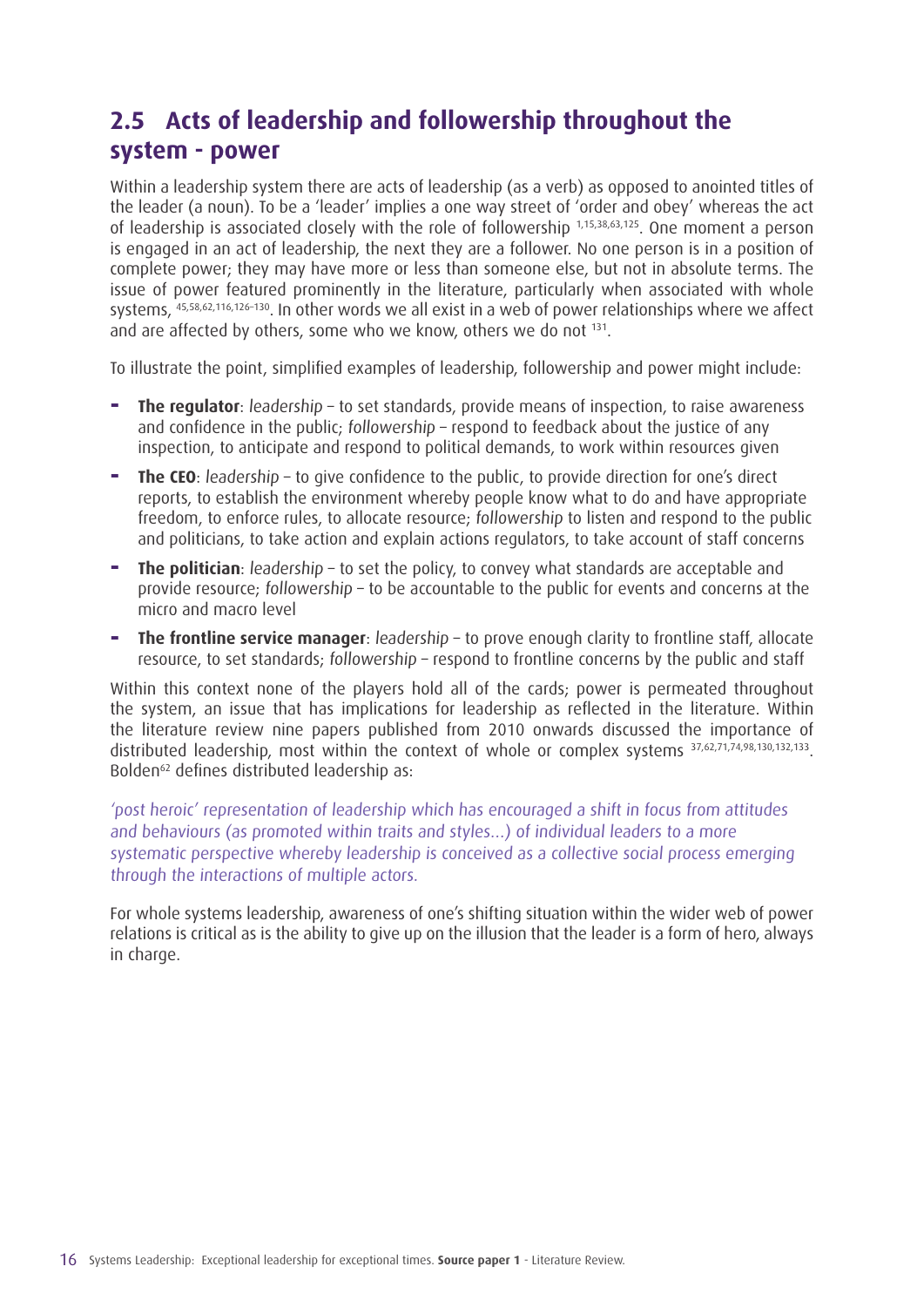# 3. Implications and Conclusions

The literature has shown that leadership in whole systems requires different abilities to those where a person is seen to be in 'firm control' over the bounded domain of a single organisation. Over reliance (but not abandonment) on models, frameworks and tools in moving from that domain to take up a wider systems leadership role can be counterproductive. This is particularly the case where the anxiety a leader faces within the confines of a unitary organisation amplifies when they find themselves in wider systems leadership role. In such cases it is not surprising that a person relies on what has worked for them before – more control, more targets, more and detailed policy etc. This would be a mistake, a new mind-set is required.

The literature suggests that the following inter-connected features are important, in no particularly order; these include an understanding and/or an ability to encompass:

- **−** Ambiguity: an understanding of the shifting contexts in which one now works. For example, the ability to adapt and consider how to reconcile policy objectives with changing and sometimes contradictory events on the ground
- **−** Power relations: the ability to control does not lie with one individual; we are all bounded by complex threads of power relations that require acts of insightful followership and leadership
- **−** An authorising environment: we are all subject to an environment that legitimises our ability to act, but in conventional organisations the ordered and structured environment tends to convey such authority subconsciously. In complex systems, leaders play a strong part in establishing a de facto authorising environment comprising formal and informal permissions and power structures
- **−** Paradox: essentially contradictory and opposing features often arrayed around an irresolvable wicked problem. Here, the importance lies in understanding the fluid nature of tension and an ability to work step by step to be aware of emergent opportunities and threats
- **−** Managing conflict: when working in complex systems, there is considerable danger in reaching a superficial understanding, as the marginal effects can dominate over a prolonged period – the communal process in which a multi-disciplinary team "wrestles" with the ambiguities and contradictions can lead to a greater depth of understanding, create new insight and generate superior solutions – working with the conflict and against the grain of simplistic compromises
- **−** Reflexivity: related to paradox, ambiguity and power relations. The ability of leaders to conscientiously consider their own practice and the practices of others in a way can come to improve practice and further thought within their rich context leading to further processes of reflexivity
- **−** Distributed leadership: of the many 'types' of leadership, descriptions of distributed leadership with an appreciation of the 'unheroic' leader, aware of the social processes of leading and following, offer a more helpful way in which a leader can positively influence the terrain that they have influence over and link emergent features with others in the networks of power.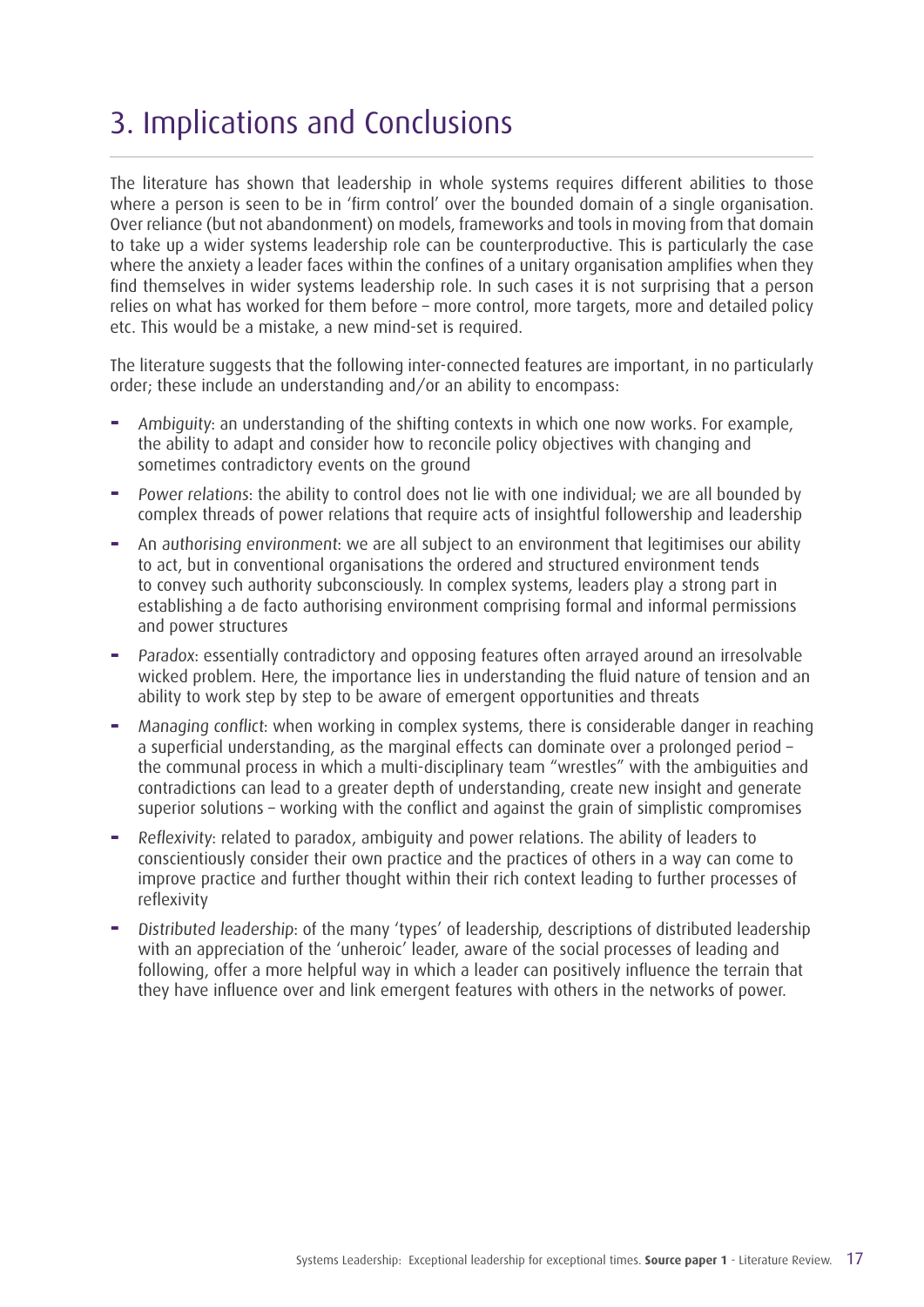# Annex 1 - Research Methodology

### **The research questions**

A growing range of problems are manifest across whole systems which are not tractable to conventional leadership focused at, or below, organisational level. The premise of our research is that new emphases are required for successful leadership either across whole systems, or at the nexus between systems. Implicit in our research, is the need to meet the growing demands of both capacity and capability of leadership capable of delivering at a systems' level.

As a precursor to creating development interventions to build this capacity and capability we are seeking to answer the question:

**−** What leadership characteristics or styles are required for successful outcomes of such systems' problems?

#### Search domains

The key challenge in developing our search criteria lies in the relatively loose application of terminology in each of the key areas of our work. We therefore developed a model for the search domains which identified broad target areas for the literature review, which we then applied iteratively, adapting our search terms based on the yield of results from each search.



The diagram above illustrates the series of research domains, showing some of the "synonyms" targeted for exploration as part of the search process. Notionally, the diagram shows that we are seeking a linked path from the combination of systems thinking in public services, through to outcomes as we cross from left to right, using each of the identified domains as a target to identify or narrow down specific references which might add value to our understanding.

The above domain model reflects our initial thoughts about the need to target our research with a coding taxonomy in mind, but acknowledging the need to reflect and refine our approach, contingent on search yields.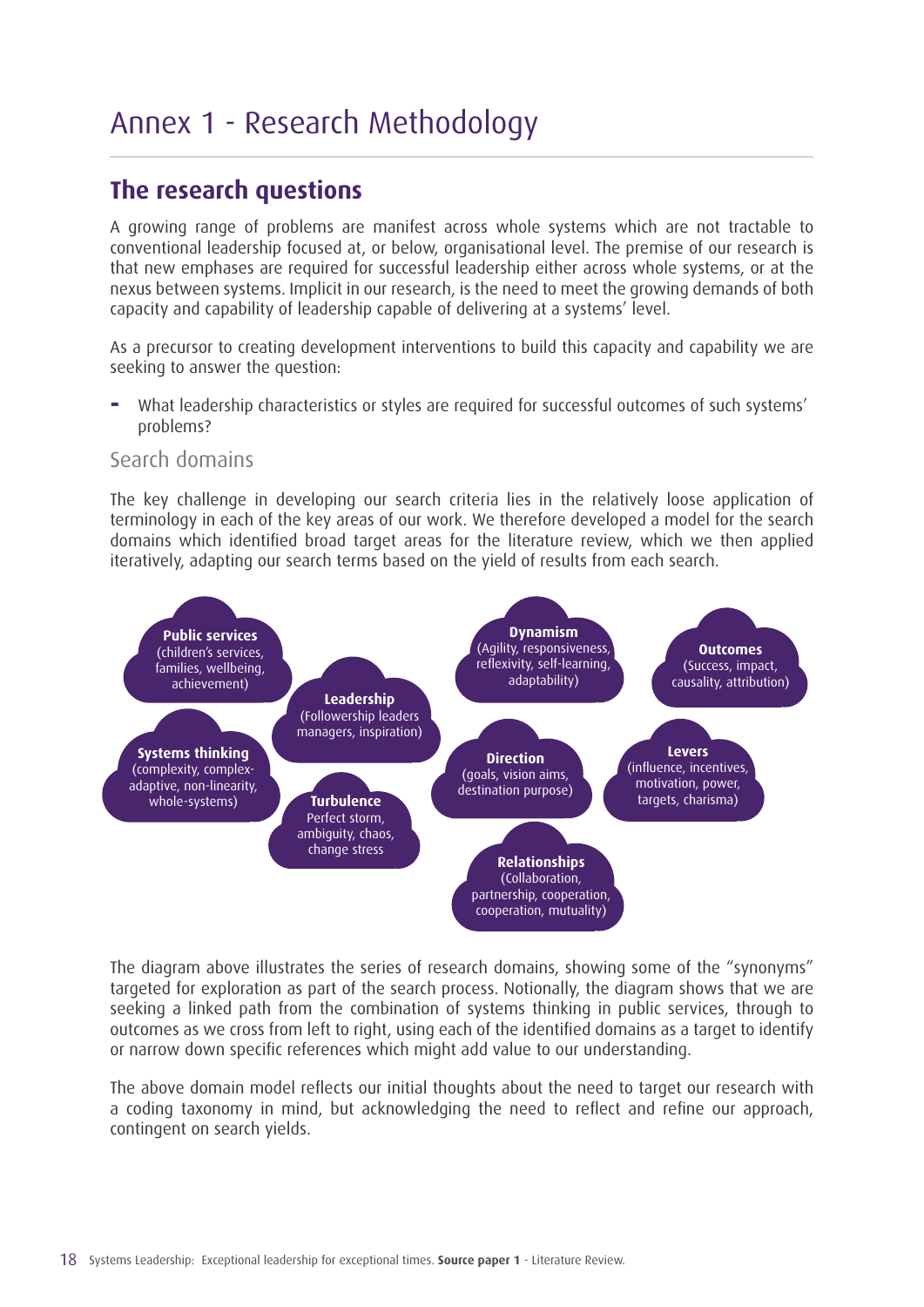#### Search criteria

In practice, combinations of search criteria focusing on leadership, system thinking, turbulence and outcomes yielded a corpus from which we were then able to extract relevant results using the other domains as selection and filtering criteria.

#### Search databases

The Cass e-resource centre provides a portal into a number of search databases, providing excellent coverage of the relevant literature abstracts, with direct access to the majority of full texts from mainstream journals, supported by indexing to a wider range of materials. A relatively small number of apparently useful materials could not be accessed. We also had access to a similar portal at Roffey Park.

In practice, a combination of EBSCO, Pub Med, Emerald and Sage databases gave access to the wide range of materials on which we drew. This proved a sufficiently comprehensive source of materials, including exploration of case studies as well as theoretical materials, that we did not draw significantly on grey literature.

#### Evidence timeline

As we conducted a thorough review of whole systems leadership within the last 12 months, we aimed to confine our additional research to the last 3 years in areas which overlap with our previous work, and a maximum of 5 years for other areas. Results of our searches confirmed that conditions created by the global financial crisis have indeed conspired to produce a context within which systems leadership has come to the fore, and we are therefore confident that narrowing our searches to this period have not excluded significant concepts.

#### Filtering

As discussed in the body of the review, it readily became apparent that the corpus of research revealed by our work included a significant volume of work of limited value: mainly of poor quality. For works in this category, the process of filtering required rather more attention than usual, and our approach to sifting the material relied less on methodology than might normally be the case.

#### Results

Based on this highly reflexive methodology, our literature review identified some 300 or more potential papers over and above the 200 or so covered in our review 12 months ago. Of these around a further 200 were investigated and some 150 were considered in detail. We reference 130 papers including some of the more definitive foundation works already known to us.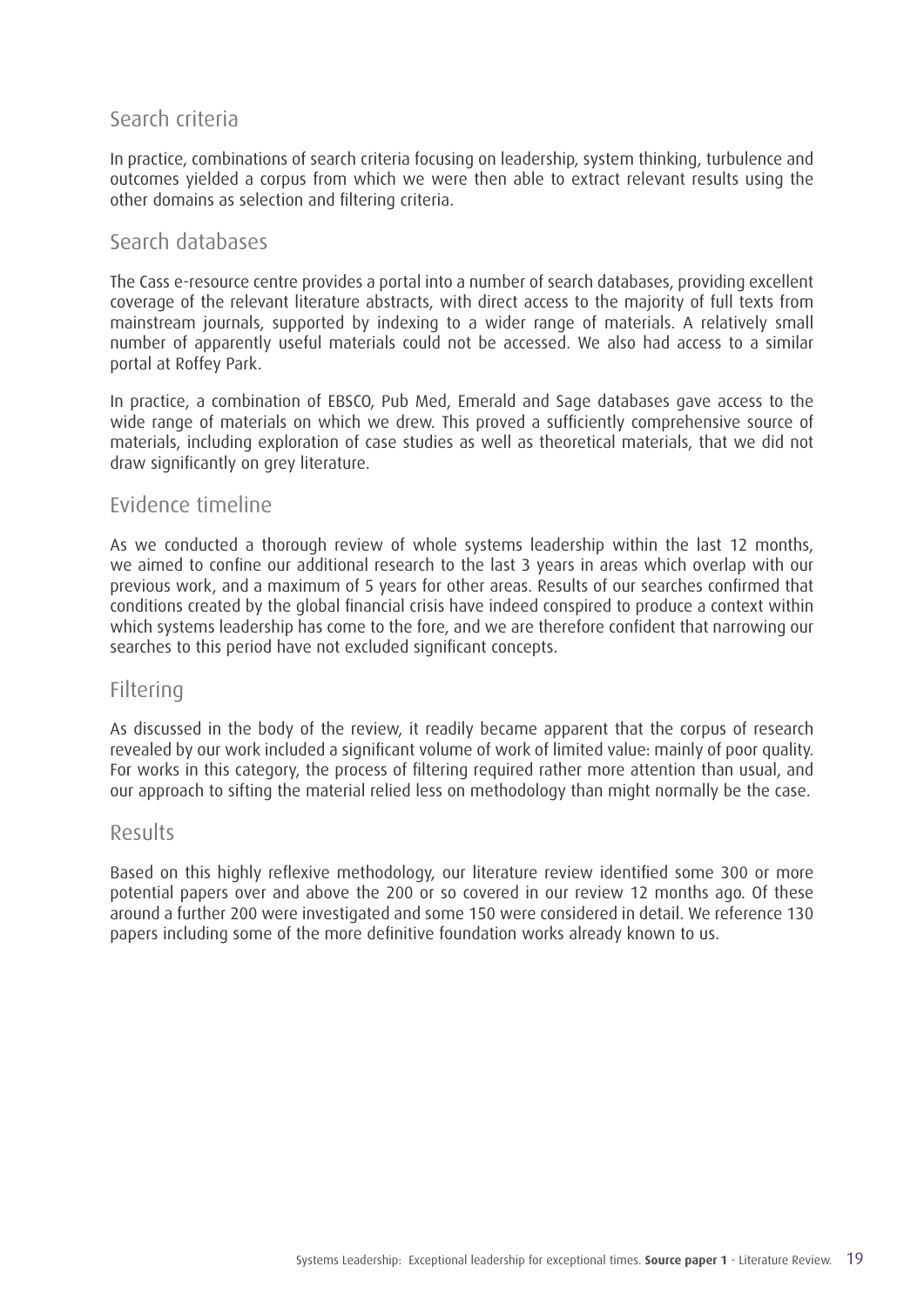## **Conceptual Approach**

It is well documented that there is limited robust research evidence demonstrating a causal relationship between the calibre of leadership and successful outcomes. This fact invariably casts a shadow over the integrity and resilience of any findings emerging from leadership research.

However, this argument generally exposes impoverished thinking about the validity of differing types of evidence. Management science requires a different approach to evidence compared with either the largely rational evidence sources involved in physical sciences, or the statistical basis of evidence in social sciences. In management science, a series of pragmatic but well triangulated case studies provide the main body of evidence. In this context, there is ample case study evidence to demonstrate that weak leadership is likely to yield poor outcomes, whilst strong leadership is usually (though not inviolably) associated with successful outcomes.

In our research, we are seeking an even more subtle distinction to permit finer discrimination so that we can identify the relevant attributes of leadership which achieve greater prominence at a whole system level contrasted to an organisational level. We have therefore employed an inductive approach, in which we have drawn on our experience, supported by insight from our interviewed stakeholders, to postulate a series of propositions describing those characteristics which we suggest are relevant to whole systems thinking. For each of these propositions, we have identified published material that supports the proposition to weigh against material which may challenge or directly conflict with the proposition. In this way, we aim to build our rationale on "probable cause".

Section 4.3 sets out two separate foundation models developed by the authors, from which our propositions draw.

As we have been designing the research study, a further complementary model has emerged as a useful concept that has also shaped the development of our initial propositions. In this model, we note that recently developed leadership frameworks emphasise a competence based approach to describe the essential ingredients of leadership. Such a framework is relevant in an organisational setting in which a performance management or target driven culture is used to influence and define success. In our experience, this emphasis leads to a strong task orientation – and focus on what leadership achieves and why. In many sectors, such an approach to characterising leadership has been found to be too narrow. An alternative, and increasingly fashionable approach, is to focus on the qualities which contribute to successful leadership. Such a framework emphasises "being" rather than "doing", an approach often found associated with the spiritual dimension of leadership where the maturation process is described as formation, rather than development. As a result, there is a clear temptation to align a qualities-based framework around individual leaders, rather than leadership. The focus of a qualities based approach could best be described as "who provides the leadership?" or "how is the leadership provided"? A third alternative recognises that leadership is contextual, challenging the norm that competences of leadership are transferable between situations. At its extreme, this contextual model of leadership would propose that the situation makes the leader, rather than the reverse. Arguably, in this view, leadership is characterised by where and when.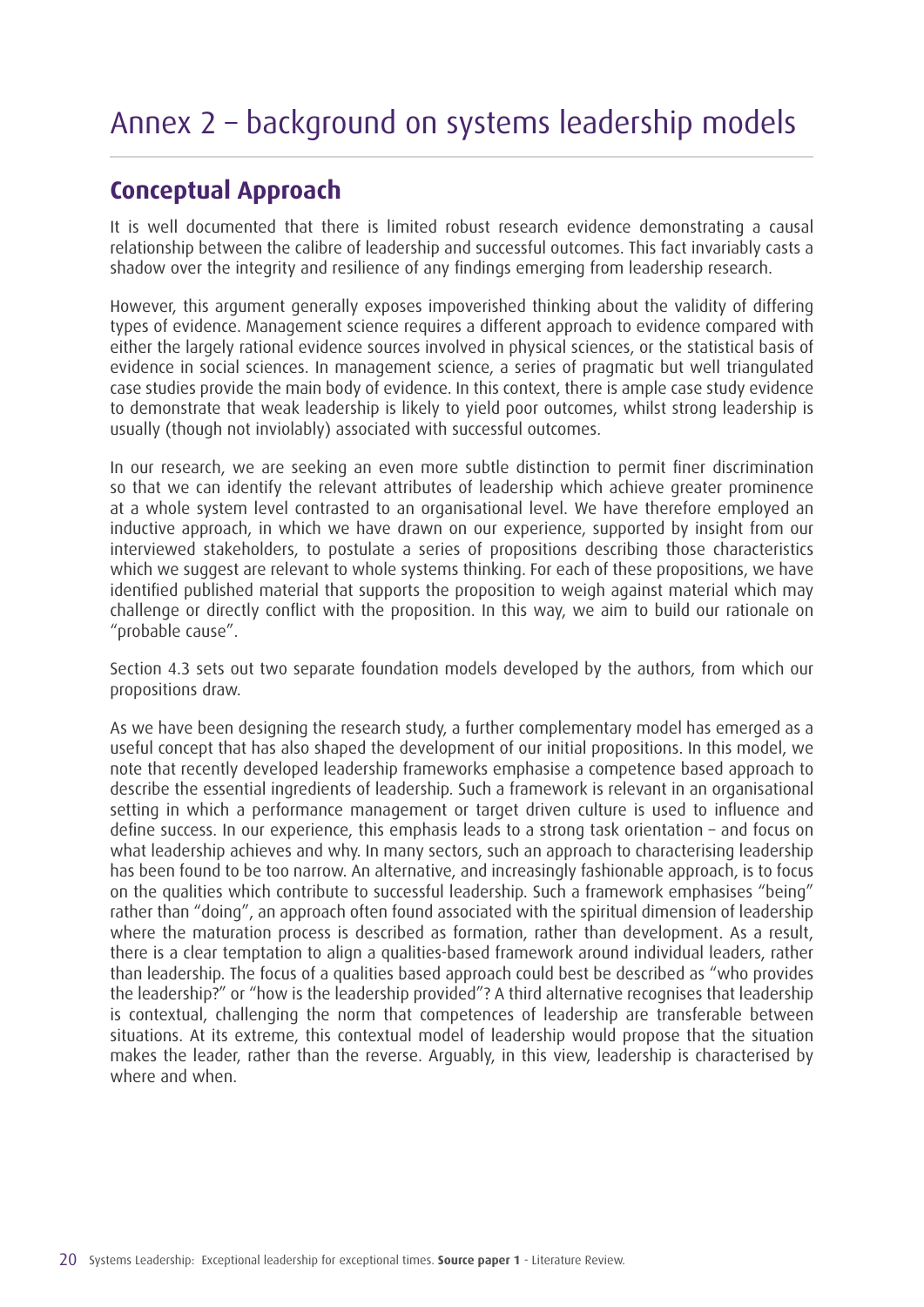

Our challenge to each of these leadership frameworks is that they are generally represented as a fully rounded paradigm. For one such framework to be preferred over others the deficiencies of those others must be drawn out. Arising from our studies, we take a different view, namely that each of these opposing models is only partially effective, and inadequate attention has been given to the boundaries within which each is helpful, and outside of which the framework increasingly fails to address important aspects of leadership. Instead, we propose a model in which effective leadership requires a creative tension between competences, qualities and contextual relevance. The natural tensions that occur throughout leadership thought are an integral part of this model. We venture to suggest that systems leadership is that place in which there is a natural equilibrium between the doing, being and place of leadership. With apologies to Kipling<sup>7</sup>, this brings the six honest friends into partnership.

#### **Propositions**

In our approach set out above, we have deduced a number of propositions which are at least partially supported by our experience, our preliminary review of relevant literature and views expressed by those interviewed. These propositions themselves are then explored in greater detail, seeking evidence for and against each.

We have suggested the following key propositions be used as the touchstone of our research, namely that systems leadership requires:

- **−** confidence to recognise and resolve paradox: systems thinking is often characterised by several pairs of apparently conflicting pressures which readily develop into paradox
- **−** constant reappraisal and adaptation to navigate towards loosely defined goals, following well established principles rather than rules: the context for systems thinking is increasingly characterised by turbulence, complexity, ambiguity, and chaos, requiring fleetness of foot to sustain a dynamic balance between opposing forces
- **−** qualities associated with promoting the leadership of others: success across systems demands a co-operative willingness to promote other players in the system above self interest, calling for magnanimity, humility and shared values as exemplified (but not limited specifically to) "servant leadership"

<sup>7</sup> I keep six honest serving-men, (They taught me all I knew); Their names are What and Why and When and How and Where and Who. - Rudyard Kipling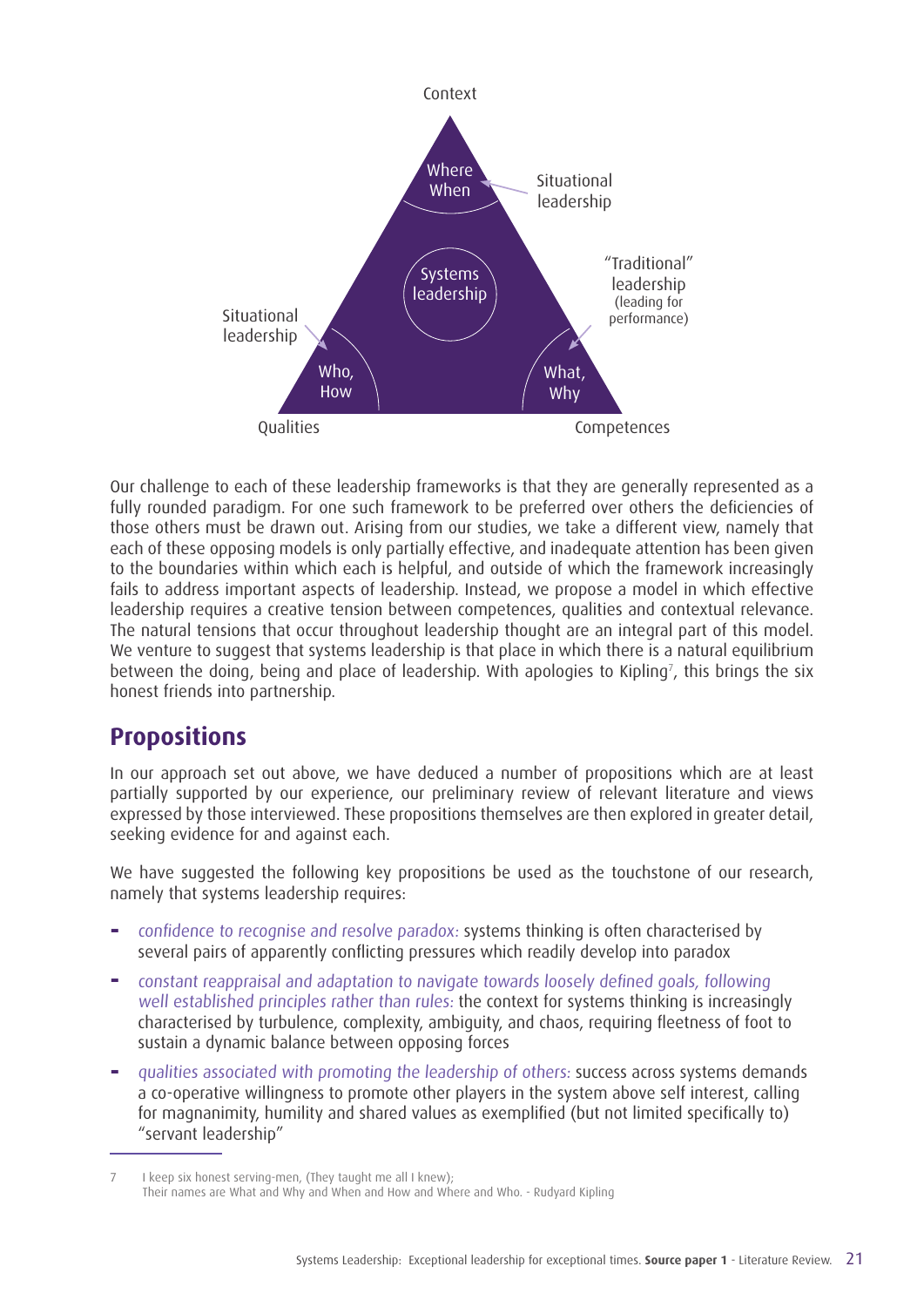- **−** elevated levels of reflexivity and self awareness: this describes leadership informed by deep insight about the way actions, behaviours and events are perceived through different external lenses, demanding personal characteristics such as strong emotional intelligence, powerful observational skills, and synthesis of practice with theory
- **−** sensitivity to identify and tap into different sources of power: systems are characterised by a complex mix of power sources, including formal and informal, sustained and transient, and effective leadership needs to ensure that these are embraced and aligned with the grain of the overall outcomes
- **−** a single minded drive towards outcomes that are meaningful to those for whom services are provided: making the space to actively listen to the varied voices of service users and understanding that outcomes are very personally defined, in order to break away from the traditional approaches of defining and measuring internal processes as surrogates for outcomes because in turbulent and uncertain times, these surrogates are stretched outside the context within which they offer a relevant analogue
- **−** a strong emphasis on assurance capable of maintaining an effective and appropriate balance between empowerment and authority: a systems response requires leadership that is fully informed and in command, whilst distributing throughout the system a broad range of permissions for action and decision (noting the contrast with performance management as a vehicle of control rather than assurance)

As we undertake the synthesis of our research findings, we will be testing out both the individual validity and completeness of the set of propositions. We are adopting a structured process for capturing the results of our research using the attached template.

### **Underpinning models and concepts in systems leadership that we have adopted as foundation**

As noted in the requirement specification for this research study, we recently undertook a study of published research relating to leadership of whole systems, as one of a number of supporting papers for the King's Fund's second annual leadership summit 1 . Although that work was conducted with the UK's health system in mind as the primary recipient, we did not allow ourselves to be constrained either by the UK as a geographic context, or the health domain as a specialist field. We therefore anticipate that our core findings from that research study will remain applicable to this study of whole systems leadership for children's services, but will be seeking to supplement that work by seeking additional studies which offer particular and potentially fresh insight into the field of children's services.

It is worth noting however, that our previous study confirmed a number of difficulties relevant to this study. We had to resolve some of these difficulties before we could focus adequately on our previous brief of identifying important characteristics that future leaders need to be aware of and develop, as they are increasingly expected to provide effective leadership beyond the boundaries of their formal organisational remit. These difficulties included:

- **−** apparent inconsistencies in what is meant by a system
- **−** a surprising degree of ambiguity between concepts of leadership and management
- **−** remarkably little definitive and robust research linking leadership to outcomes.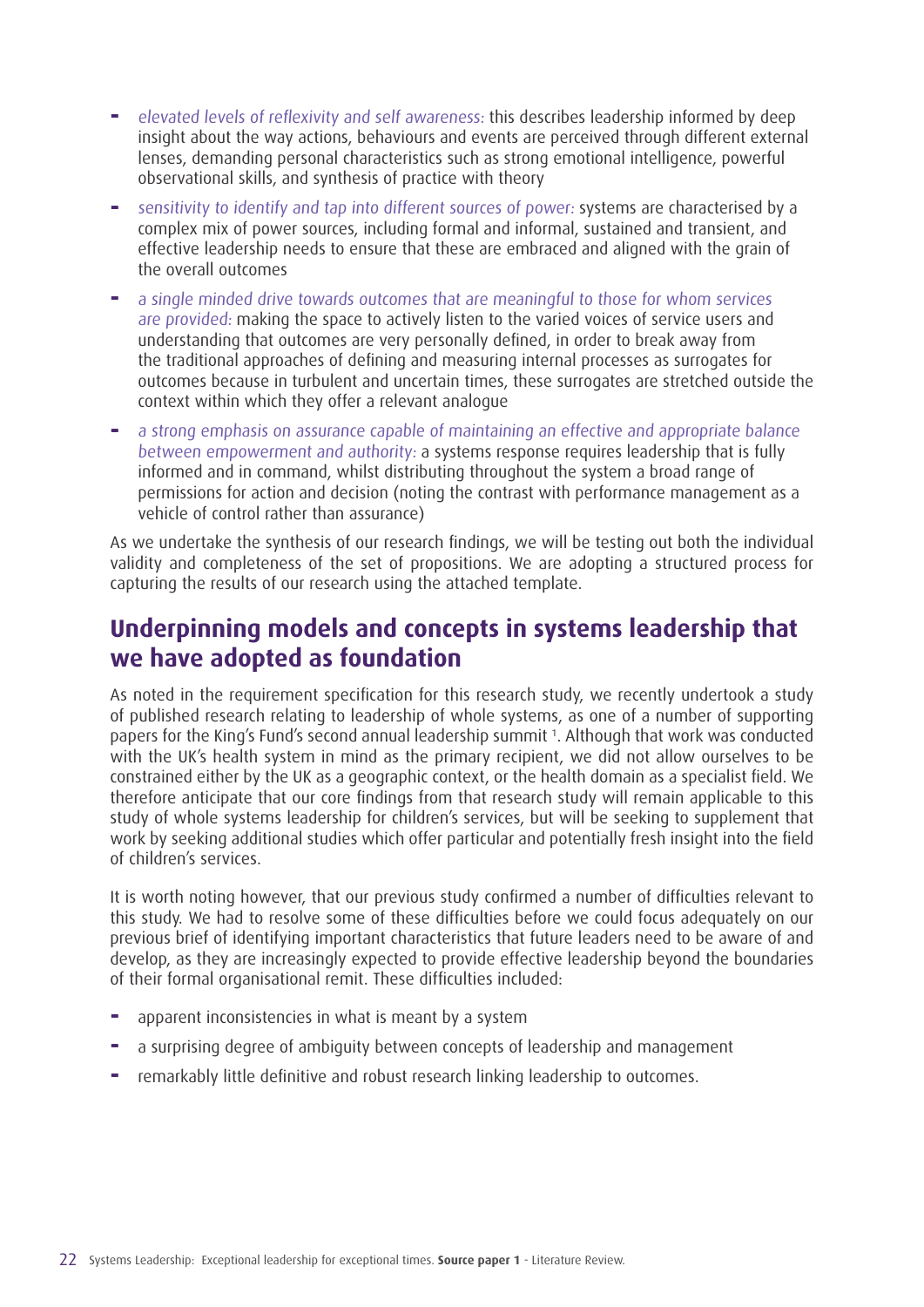We addressed the first of these by providing a working framework which defined four different types of system (markets, networks, collaborations and movements), each described by differing relationships and bases of power between the players. The second we addressed by adopting a working definition that management focuses on the control of resources to achieve a specific set of goals, whilst leadership achieves goals through influence.

The third continues to pose a significant problem for all leadership research. It remains true that there is little evidence demonstrating a strong relationship between high calibre leadership and the successful achievement of goals. There is however, plenty of evidence that weak leadership is more likely to contribute to failure, and we might like to suggest that good leadership is more likely to achieve the set goals. However, the combination of problem complexity, the variety of contexts for which we are seeking to find solutions, and the significance of inter-personal relationships between the different actors, their motivation and tendency (or not) to power-play leads to a situation in which definitive research becomes a near impossibility.

What we have found in our research is that there are certain characteristics of leadership which are regularly found in situations of successful outcomes. We have also noted from system theory that leadership is more powerful than management when dealing with systems rather than individual organisations. We also observe that even systems which are relatively simple and predictable under normal circumstances, begin to exhibit similar behaviours to those of much more complex systems when subjected to greater stresses. In the current economic climate, we therefore conclude in support of the other studies referenced, that leaders will increasingly need to understand how to apply their leadership skill and experience to contexts which increasingly exhibit complex behaviours.

In our work for the King's Fund, we identified seven characteristics which are repeatedly found in leaders who are successful across whole systems, and we summarised these as guiding instructions to leaders:

- **−** go out of your way to make new connections
- **−** adopt an open, enquiring mindset, refusing to be constrained by current horizons
- **−** embrace uncertainty and be positive about change adopt an entrepreneurial attitude
- **−** draw on as many different perspectives as possible; diversity is non-optional
- **−** ensure leadership and decision-making are distributed throughout all levels and functions
- **−** establish a compelling vision which is shared by all partners in the whole system
- **−** promote the importance of "values": invest as much energy into relationships and behaviours as into delivering tasks.

In more recent work, we have synthesised these seven, initially isolated characteristics, into a practical framework which we are continuing to strengthen through practical case studies, and which lends itself especially to this work. We believe this new framework provides a further breakthrough for practical tools to develop leadership capability which is especially appropriate for those charged with maximising achievement of complex goals across whole systems. It is especially pertinent to public sector leaders who are increasingly seeking to achieve outcomes through a wide range of partnerships embracing public, private and third sector actors.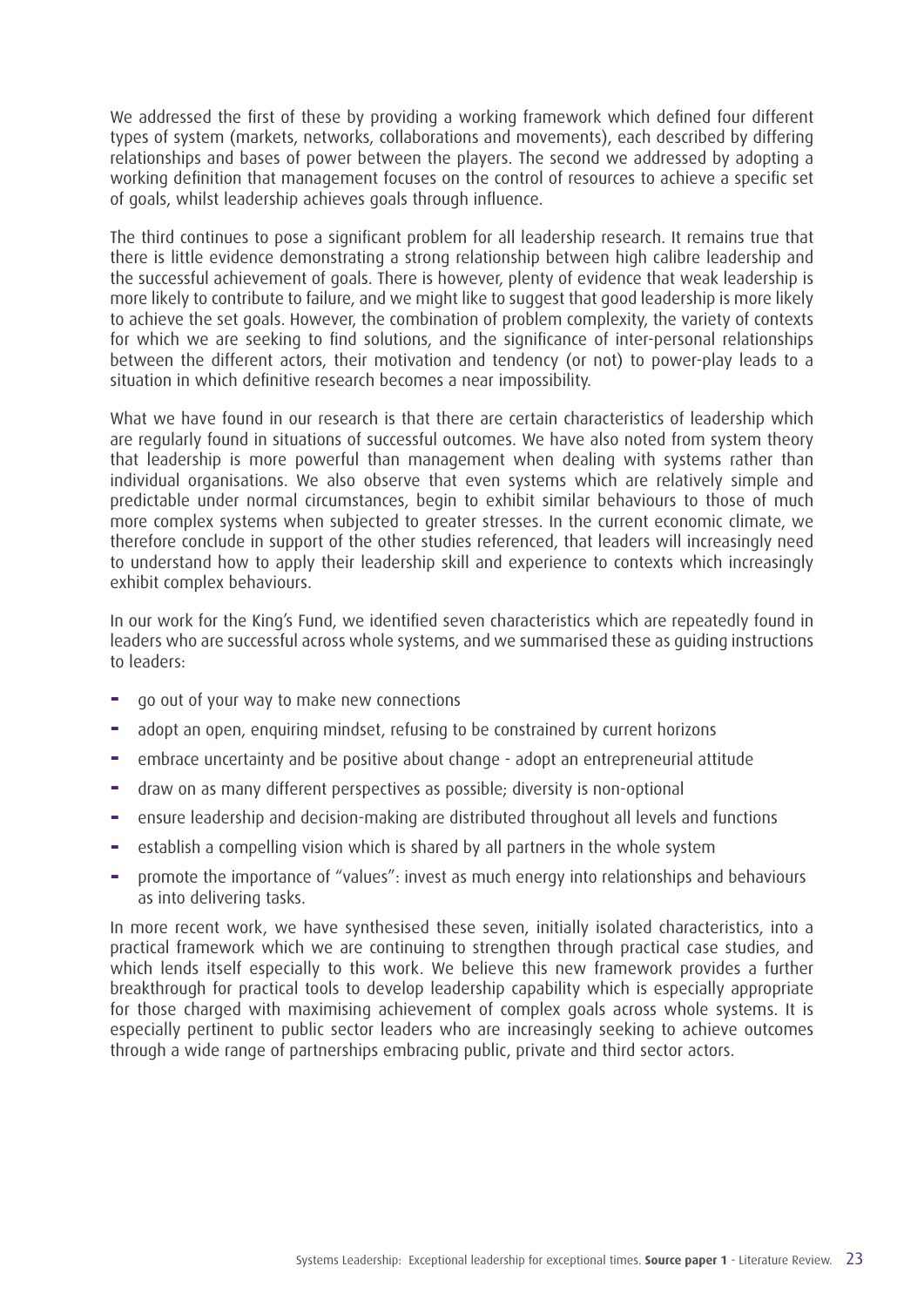By grouping these seven important characteristics in the honeycomb diagram below, it is readily apparent that in the horizontal plane, they represent a continuum from being wholly task/ idea focused, through to being entirely focused on relationships and behaviours. In our casual observations, the growth of rigid performance management and target driven regimes in public services has distorted this horizontal balance, but we know intuitively, that mature and effective relationships and behaviours contribute significantly to successful systems. Our model emphasises the importance of re-setting this balance between task and behaviour, so that leaders invest time and energy into new and sustainable relationships.

In the vertical axis, the foundation is created by leaders who establish clear and compelling combinations of vision and values, and then build consistently on those. There is nothing unusual in this – almost all management theories will teach this. What is less common in leadership teaching, is that the characteristics which prove successful in leading systems, demand curiosity to continue to learn, to explore scenarios, and to always strive for improvement. Leaders who lack curiosity will not be prepared to deal with complexity. But our evidence suggests that the value of being curious is lost without the courage to take bold and often difficult decisions. This new framework is especially important for leadership in systems which are generally referred to as complex adaptive systems; ones which are self-learning, and adapt to changes in their context.



The concept of organisational health yields a complementary model which has potential to shed additional light on this research <sup>134</sup>. This concept challenges the target culture of performance management, noting that a truly healthy organisation achieves the double of great operational performance today whilst making tangible and defined progress towards its strategic vision. Although the concept was developed with specific reference to organisations, it appears equally applicable and potentially even more relevant to whole systems.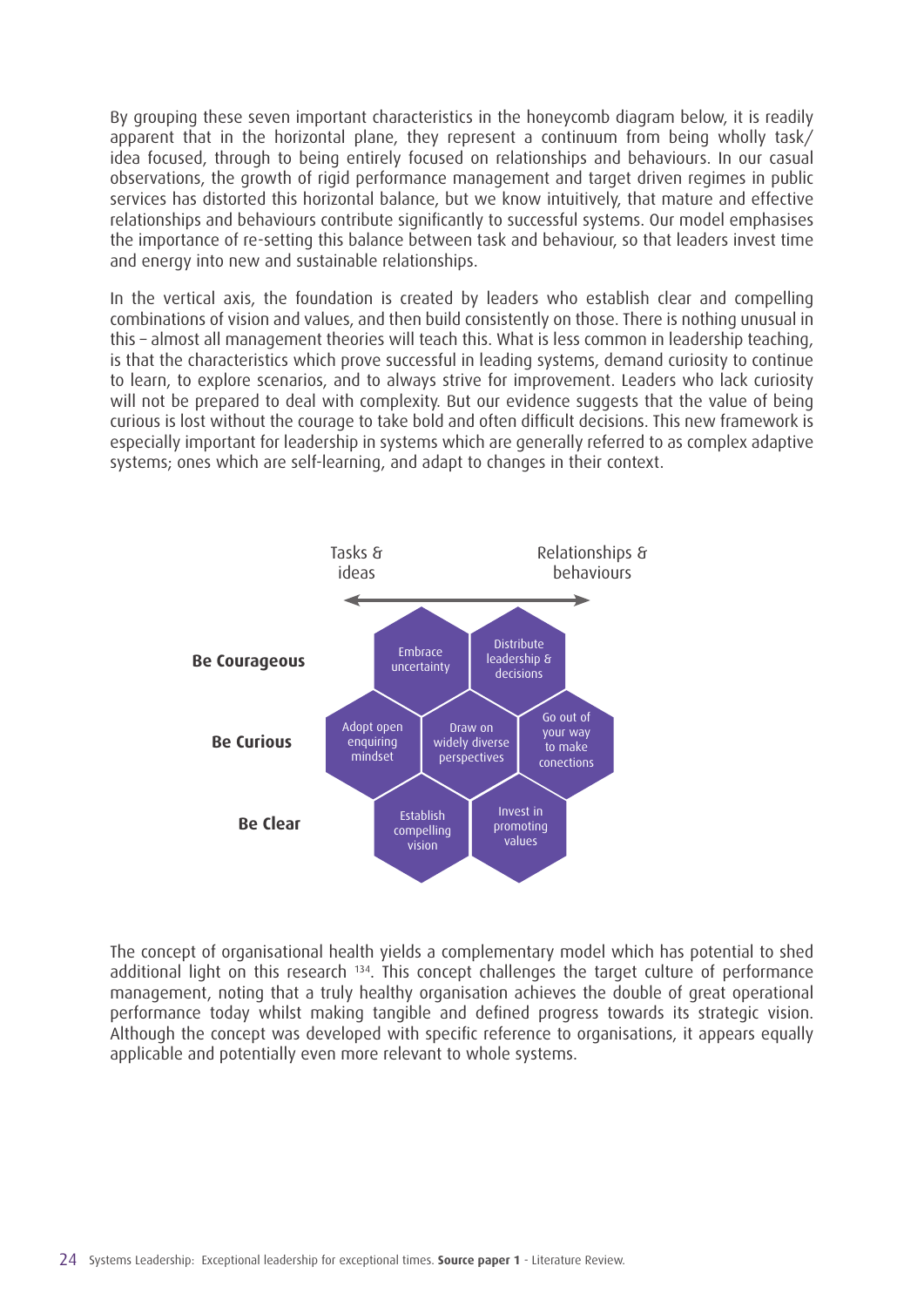Our research yielded a model for organisational health in which there are four important attributes as shown in the figure below – (in this instance the descriptions have been adapted to the system rather than organisation):

- **identity** is all about the alignment of purpose and the creation of a clear and coherent vision;
- **inter-relatedness** describes the way every component in the system has a clear and distinct relationship with all the others, reflecting both the leadership challenge of uniting the partners, but also the critical aim of aligning incentives and motivators behind a common purpose;
- **− resilience** relates to the robustness with which the system can adapt to the changing pressures and turbulence arising from external forces;
- **autonomy,** in contrast to resilience, expresses the way that the system "imposes" itself on the external world, describing the extent to which the system takes responsibility for its own destiny and has sufficient presence to influence and shape the world around it. In the context of leadership, this manifests through the self-conviction and courage to define a common destiny and purpose for the whole system, rather than waiting for someone else to give permission, or, for everything to fall neatly into place.

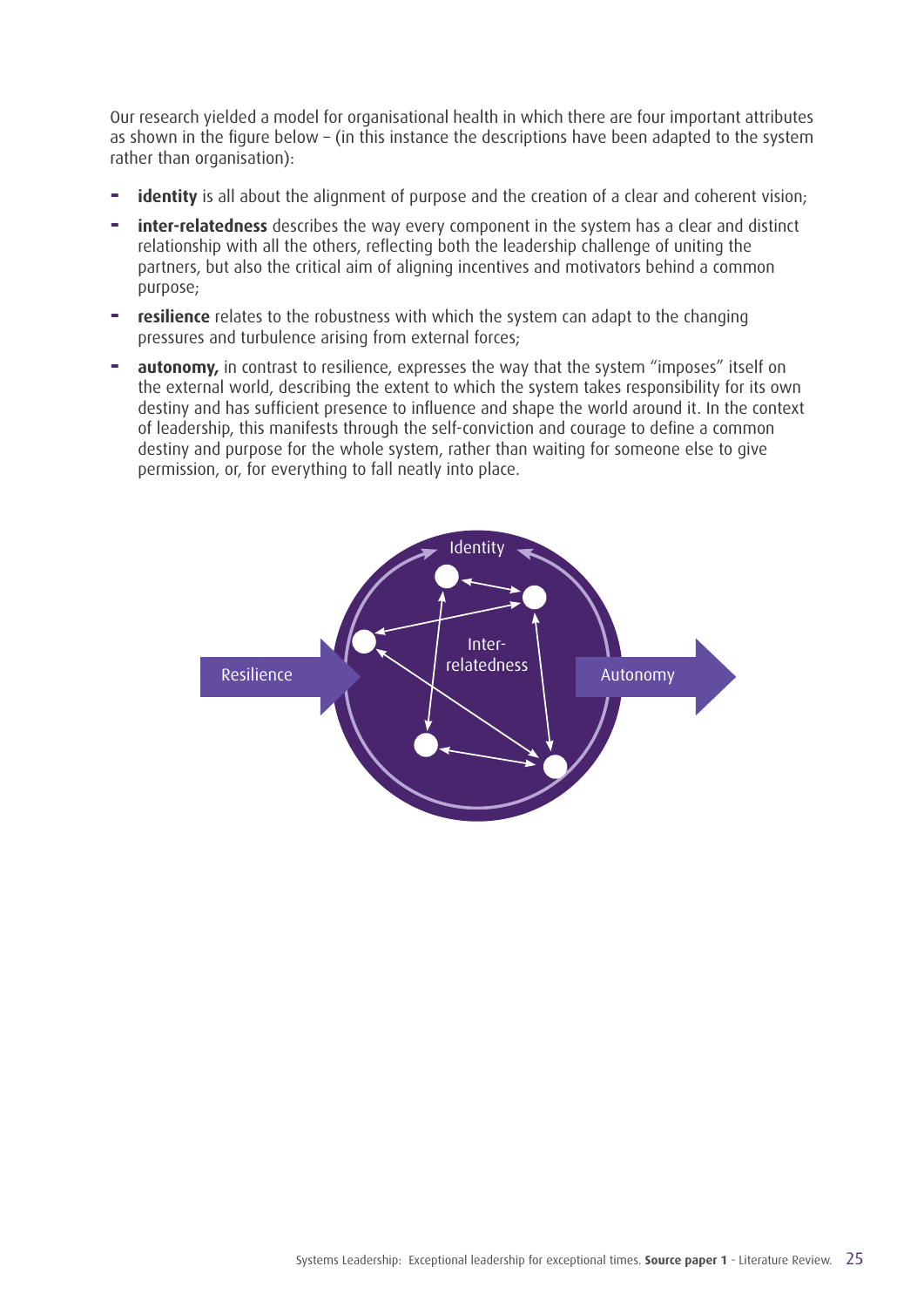# References

- 1. Welbourn, D., Warwick, R., Carnall, C. & Fathers, D. Leadership of whole systems. King's Fund (2012).
- 2. Heifetz, R. A. & Linsky, M. Leadership on the Line: Staying Alive through the Dangers of Leading. (Harvard Business Press: 2002).
- 3. Heifetz, R. A., Grashow, A. & Linsky, M. The practice of adaptive leadership: tools and tactics for changing your organization and the world. 326 (Harvard Business Press: 2009).
- 4. Tate, W. Centre for Progressive Leadership Launch Conference. (2012).
- 5. Gilmore, B. Design Failure : Organizational and Leadership Boundary Spanning. 27, (2009).
- 6. Jackson, M. C. Systems Thinking: Creative Holism for Managers. 6, 376 (John Wiley & Sons: 2007).
- 7. Larson, S. How to calm the "perfect storm". Frontiers of health services management 24, 35–40; discussion 41–3 (2007).
- 8. Leskes, A. Leading through a Perfect Storm. Liberal Education 92, 28–33 (2006).
- 9. Cotton, R. D. & Stevenson, W. B. PERFECT STORM: A CROSS-LEVEL STUDY OF TRANSFORMATIONAL LEADERSHIP DURING SCANDAL-EXACERBATED DECLINE. Academy of Management Annual Meeting Proceedings 8, 1–6 (2008).
- 10. Shinn, L. D. Inside the Eye of a Perfect Storm: Leadership in Rough Financial Seas. Presidency 13, 30–35 (2010).
- 11. Falk, C. F. B. The H Factor: A Behavioral Explanation of Leadership Failures in the 2007-2009 Financial System Meltdown. Journal of Leadership, Accountability & Ethics 9, 68–82 (2012).
- 12. Horney, N., Consulting, A., Pasmore, B. & O'Shea, T. Leadership Agility : A Business Imperative for a VUCA World. People & Strategy 33, 32–39 (2010).
- 13. Swarbrick, A. & Stearman, C. When it ' s VUCA , do you call ? Training Journal 47–51 (2012).
- 14. Ohanian, A. Leading in a VUCA world. Training Journal 19–23 (2012).
- 15. Bathurst, R. & Monin, N. Shaping Leadership for Today: Mary Parker Follett's Aesthetic. Leadership 6, 115–131 (2010).
- 16. Wheatley, M. J. Leadership and the New Science. (Berrett Koehler Publishers Inc.: San Francisco, 2006).
- 17. Wheatley, M. Creating Change. Leadership Excellence 26, 9–9 (2009).
- 18. Wheatley, M. Selfless Service. Personal Excellence 14, 14–14 (2009).
- 19. Wheatley, M. Perseverance its a life-saving skill. Leadership Excellence 27, 11–11 (2010).
- 20. Wheatley, M. Fearless Leaders. Leadership Excellence 27, 5–6 (2010).
- 21. Wheatley, M. (Meg) Lost and Found in a Brave New World. Leader to Leader 2013, 46–51 (2013).
- 22. Wheatley, M. J. Self-Organized Networks. Leadership Excellence 25, 7–8 (2008).
- 23. Wheatley, M. & Frieze, D. Emergence. Leadership Excellence 25, 10–10 (2008).
- 24. Frieze, D. & Wheatley, M. It's time for the heroes to go home. Leader to Leader 2011, 27–32 (2011).
- 25. Christensen, C., Grosman, J. H. & Hwang, J. Innovator's Prescription. (McGraw-Hill Professional: 2009).
- 26. Davis, G. F., McAdam, D., Scott, W. R. & Zald, M. N. Social Movements and Organisation Theory. (Cambridge University Press: 2005).
- 27. Laszlo, K. C. From systems thinking to systems being: The embodiment of evolutionary leadership. Journal of Organisational Transformation & Social Change 9, 95–108 (2012).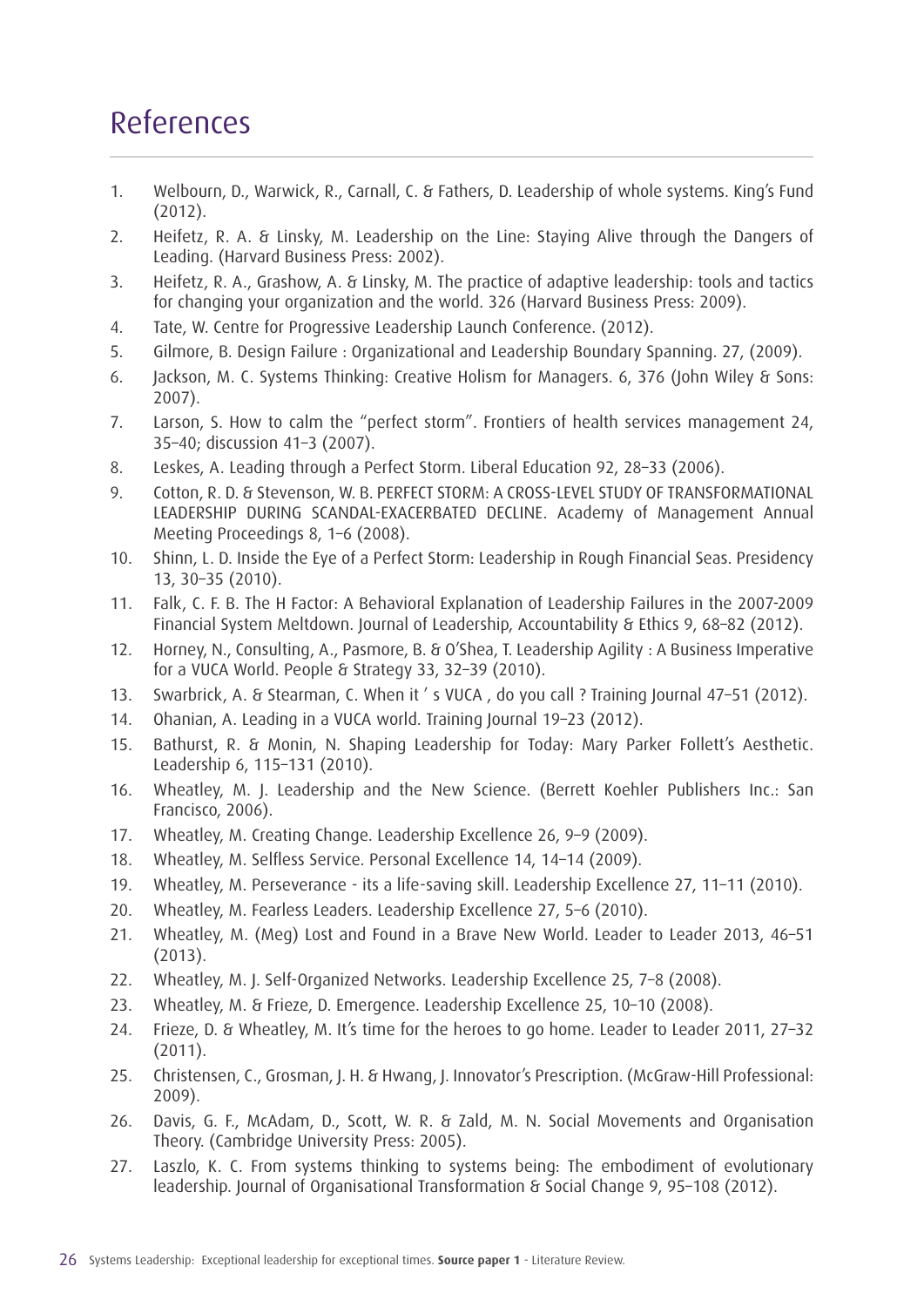- 28. Corrigan, P. Centrifugal forces and the role of clionical commissioning groups. www. paulcorrigan.com (2013).at <http://www.pauldcorrigan.com/Blog/reform-of-the-nhs/ centrifugal-forces-and-the-role-of-the-clinical-commissioning-groups/ >
- 29. Bai, X. & Roberts, W. Taoism and its model of traits of successful leaders. Journal of Management Development 30, 724–739 (2011).
- 30. Grint, K. The Sacred in Leadership: Separation, Sacrifice and Silence. Organization Studies 31, 89–107 (2009).
- 31. Waldman, J. D. Thinking systems need systems thinking. Systems Research and Behavioral Science 24, 271–284 (2007).
- 32. Van den Belt, M. et al. Public sector administration of ecological economics systems using mediated modeling. Annals of the New York Academy of Sciences 1185, 196–210 (2010).
- 33. Seddon, J. "Deliverology": the sciences of delivery, or dogmatic delusion? Systems thinking in the public sector - the failure of the reform regime ... and a manifesto for a better way 108–120 (2008).
- 34. Page, J., Pearson, J., Jurgeit, B. & Kidson, M. Transforming Whitehall Whitehall departments Leading major change in Whitehall Departments. Intitute for Government (2012).
- 35. Munn, S. L. Book review: Neal E Chalofsky, Meaningful Workplaces: Reframing How and Where We Work. Work, Employment & Society 26, 542–543 (2012).
- 36. Blomme, R. J. How Managers Can Conduct Planned Change in Self-organising Systems: Actor Network Theory as a Perspective to Manager's Actions. International Journal of Business Administration 3, 2012 (2012).
- 37. Garrow, V. Evaluation of the Academy for Large Scale Change. Institute for Emplyment Studies (2010).
- 38. White, R. P. Acceptance of uncertainty as an indicator of effective leadership. Consulting Psychology Journal: Practice and Research 62, (2010).
- 39. Rooke, D. & Torbert, W. R. 7 Transformations of Leadership. Harvard business review 83, 66–76, 133 (2005).
- 40. Kapsali, M. Systems thinking in innovation project management: A match that works. International Journal of Project Management 29, 396–407 (2011).
- 41. Garud, R., Gehman, J. & Kumaraswamy, A. Complexity Arrangements for Sustained Innovation: Lessons from 3M Corporation. Organization Studies 32, 737–767 (2011).
- 42. Gilley, A., Dixon, P. & Gilley, J. W. Characteristics of Leadership Effectiveness : Implementing Change and Driving Innovation in Organizations. Forum 19, 153–169 (1999).
- 43. Aguilera, R. V., Filatotchev, I., Gospel, H. & Jackson, G. An Organizational Approach to Comparative Corporate Governance: Costs, Contingencies, and Complementarities. Organization Science 19, 475–492 (2008).
- 44. Mowles, C. Planning to innovate. Designing change or caught up in a game? Perspectives in Public Health 131, 119–123 (2011).
- 45. Stevenson, B. W. Developing An Awareness And Understanding Of Self-Organization As It Relate... Emergence: Complexity & Organization 14, 69–85 (2012).
- 46. Stevenson, B. W. Application Of Systemic And Complexity Thinking In Organizational Development. Emergence: Complexity & Organization 14, 86–99 (2012).
- 47. Alvesson, Mats; Spicer, A. A Stupidity-Based Theory of Organizations Mats Alvesson and André Spicer. (2012).doi:10.1111/j.1467-6486.2012.01072.x
- 48. Goleman, D. Working with Emotional Intelligence. (Bloomsbury: 2009).
- 49. Hamill, P. Embodied leadership: towards a new way of developing leaders. Strategic HR Review 10, 5–10 (2011).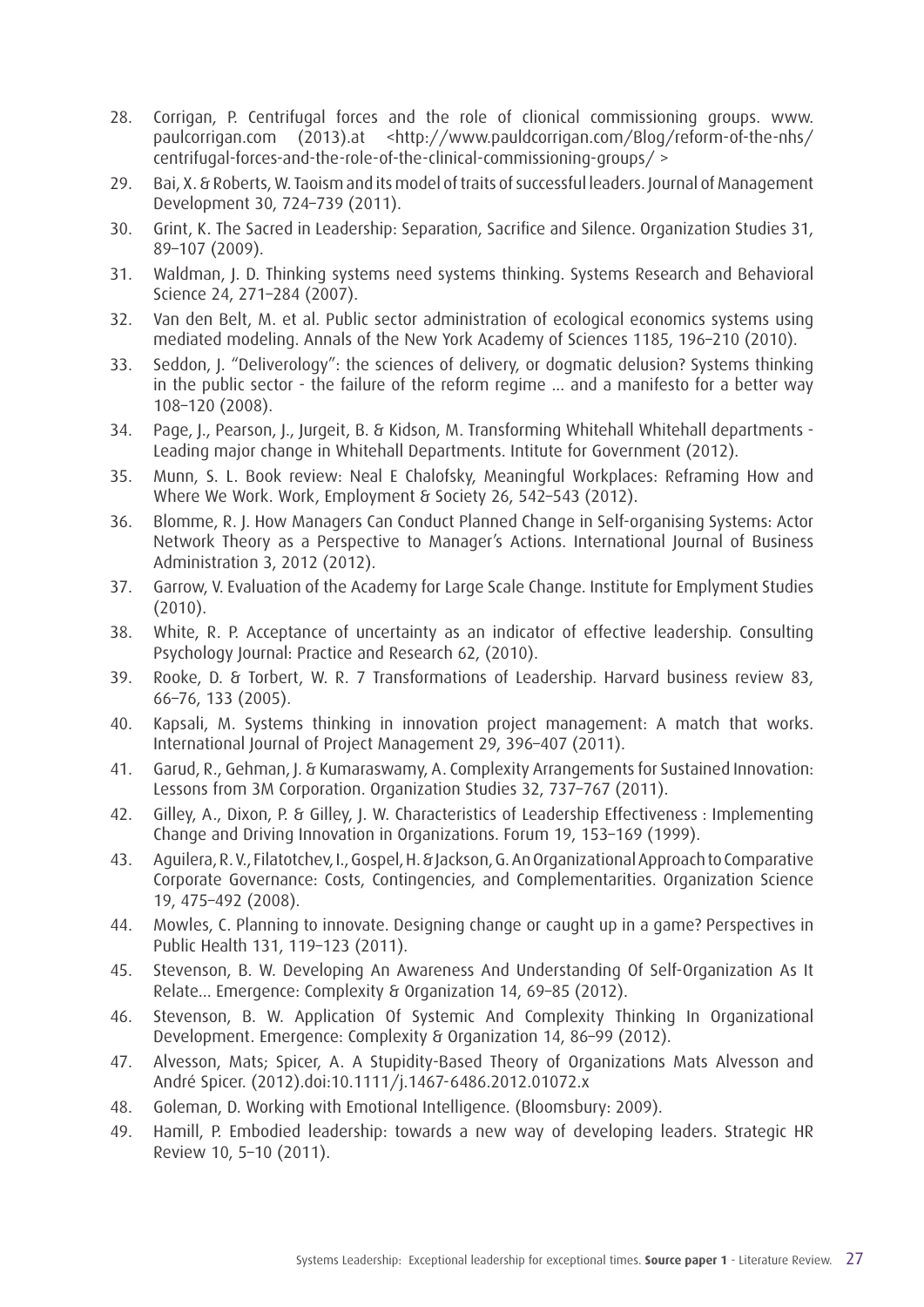- 50. Nesbit, P. L. The Role of Self-Reflection, Emotional Management of Feedback, and Self-Regulation Processes in Self-Directed Leadership Development. Human Resource Development Review 11, 203–226 (2012).
- 51. Fullan, M. Intrinsic Motivation. Leadership Excellence 28, 6–7 (2011).
- 52. Fullan, M. The big ideas behind whole system reform. available from www.michaelfullan. com (2010).
- 53. Georgellis, Y., Iossa, E. & Tabvuma, V. Crowding Out Intrinsic Motivation in the Public Sector. Journal of Public Administration Research and Theory 21, 473–493 (2010).
- 54. Pink, D. DRiVE: The Surprising Truth About What Motivates Us. Reporter. 2011 38,
- 55. Welbourn, D. Leadership of innovation. Work in progress for the "Innovation, Health and Wealth Programme"
- 56. Eisenbeiß, S. A. & Boerner, S. Transformational Leadership and R&D Innovation: Taking a Curvilinear Approach. Creativity and Innovation Management 19, 364–372 (2010).
- 57. Kerfoot, K. The strategic use of humility. Nursing economic\$ 16, 238–9 (1998).
- 58. McKennan, R. Does Sacrificial Leadership Have to Hurt? The Realities of Putting Others First. Organization Development Journal 29, 39–50 (2011).
- 59. Ebener, D. R. & Connell, D. J. O. How Might Servant Leadership Work? 20, 315–336 (2010).
- 60. Gabriele, E. F. Ethics Leadership in Research, Healthcare and Organizational Systems: Commentary and Critical Reflections. Journal of Research Administration 42, 88–102 (2011).
- 61. Chopra, P. K. & Kanji, G. K. Emotional intelligence: A catalyst for inspirational leadership and management excellence. Total Quality Management & Business Excellence 21, 971–1004 (2010).
- 62. Bolden, R. Distributed Leadership in Organizations: A Review of Theory and Research. International Journal of Management Reviews 13, 251–269 (2011).
- 63. Shekari, H. & Nikooparvar, M. Z. Promoting Leadership Effectiveness in Organizations: A Case Study on the Involved Factors of Servant Leadership. International Journal of Business Administration 3, 54–66 (2012).
- 64. Rietsema, K. W. W. Beyond Leadership. International Journal of Business & Social Science 3, 22–30 (2012).
- 65. Shavinina, L. V. Discovering a Unique Talent: On the Nature of Individual Innovation Leadership. Talent Development & Excellence 3, 165–185 (2011).
- 66. Hirschhorn, L. The Work Place Within: Psychodynamics of Organizational Life. 8, 278 (MIT Press: 1990).
- 67. Menzies, I. E. P. A Case-Study in the Functioning of Social Systems as a Defence against Anxiety: A Report on a Study of the Nursing Service of a General Hospital. Human Relations 13, 95–121 (1960).
- 68. Francis, R. Foundation Trust Inquiry Independent Inquiry into care provided by Mid Staffordshire NHS Foundation Trust January 2005 – March 2009 Volume I Chaired by Robert Francis QC. I, (2009).
- 69. Cicero, L., Pierro, A. & Van Knippenberg, D. Leadership and Uncertainty: How Role Ambiguity Affects the Relationship between Leader Group Prototypicality and Leadership Effectiveness. British Journal of Management 21, 411–421 (2009).
- 70. Holbeche, L. Organisational effectiveness: A fresh mindset. People Management 32–37 (2012).
- 71. Holbeche, L. GP consortia: Navigating ambiguity to produce greater public value? Perspectives in Public Health 131, 131–136 (2011).
- 72. Noer, D. Six crucial leadership competencies for an era of downsizing. Leader to Leader Spring, 8–12 (2010).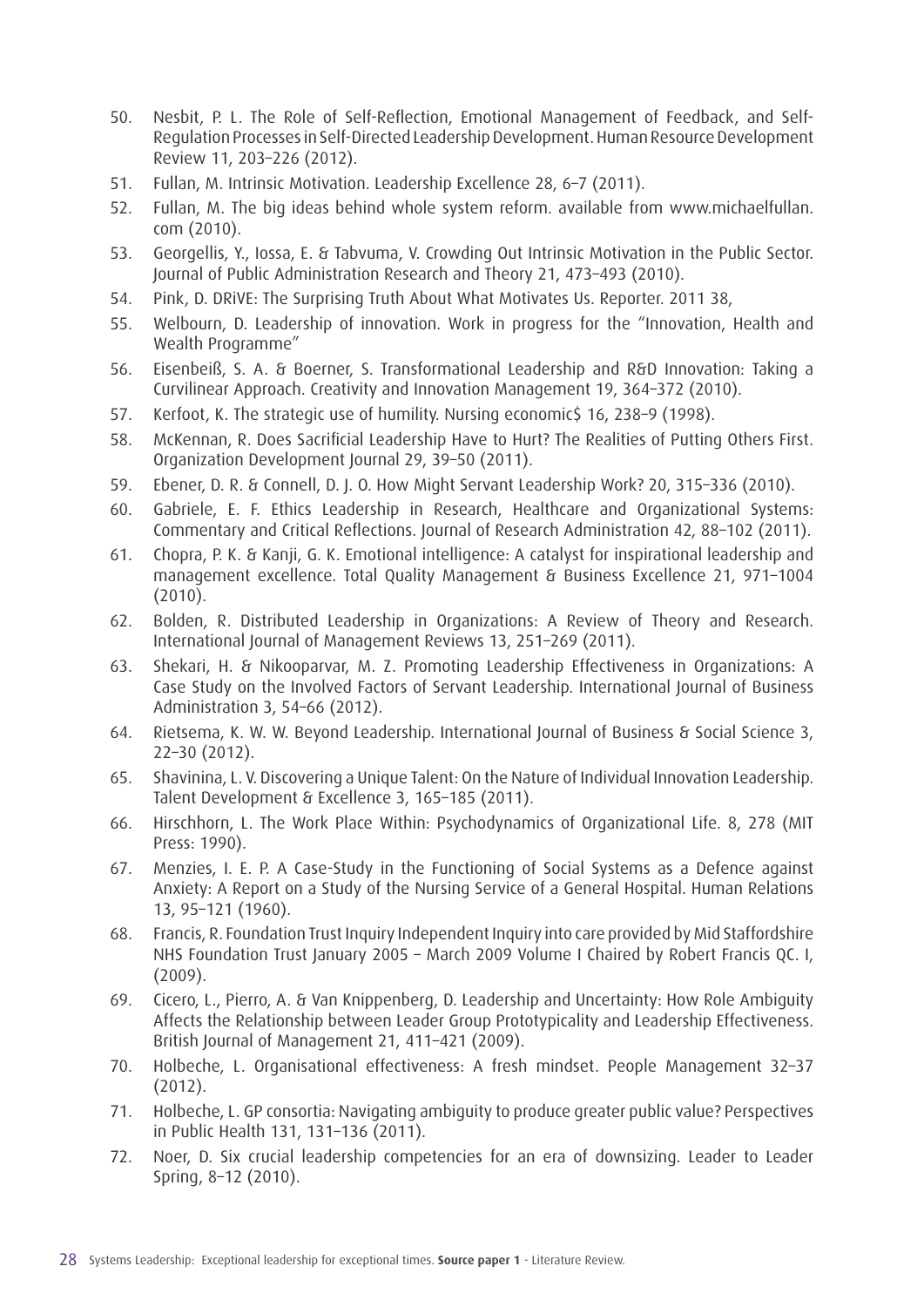- 73. Jones, R. & Corner, J. Stages and Dimensions of Systems Intelligence. Systems Research and Behavioral Science 29, 30–45 (2012).
- 74. Worrall, R. Co-Creating Public Service Leadership Development in a new era of Collaboration. Proceedings of the European Conference on Management, Leadership & Governance 274– 282 (2009).
- 75. Grant, A. M. Leading with Meaning: Beneficiary Contact, Prosocial Impact, and the Performance Effects of Transformational Leadership. Academy of Management Journal 55, 458–476 (2012).
- 76. Carman, J. G. The Accountability Movement: What's Wrong With This Theory of Change? Nonprofit and Voluntary Sector Quarterly 39, 256–274 (2010).
- 77. Bolger, D. Total Place: a practitioner's guide.
- 78. Yorks, L. & Nicolaides, A. A Conceptual Model for Developing Mindsets for Strategic Insight Under Conditions of Complexity and High Uncertainty. Human Resource Development Review 11, 182–202 (2012).
- 79. Song, Y. The Leadership Effectiveness in the Process of Planned Organizational Change. Public Organization Review 9, 199–212 (2009).
- 80. Warwick, R. & Board, D. Reflexivity as methodology : an approach to the necessarily political work of senior groups. Educational Action Research 20, 147–159 (2012).
- 81. Varney, S. Learning in complex organisations : uncovering the secrets of successful practice. Roffey Park Report (2007).
- 82. Moore, M. H. Public value as the focus of strategy. Australian Journal of Public Administration 53, 9 (1994).
- 83. Moore, M. H. Creating Public value strategic management in Government. (Harvard University Press: Cambridge, Massachusetts, 1995).
- 84. Rhodes, R. A. W. & Wanna, I. The Limits to Public Value, or Rescuing Responsible Government from the Platonic Guardians. Australian Journal of Public Administration 66, 406–421 (2007).
- 85. RHODES, R. A. W. & WANNA, J. BRINGING THE POLITICS BACK IN: PUBLIC VALUE IN WESTMINSTER PARLIAMENTARY GOVERNMENT. Public Administration 87, 161–183 (2009).
- 86. Alford, J. The Limits to Traditional Public Administration, or Rescuing Public Value from Misrepresentation. Australian Journal of Public Administration 67, 357–366 (2008).
- 87. O'Flynn, J. From New Public Management to Public Value: Paradigmatic Change and Managerial Implications. Australian Journal of Public Administration 66, 353–366 (2007).
- 88. Moore, M. & Khagram, S. On creating Public Value: what business might learn from Government about strategic management. Corporate Social Responsibility initiative - working paper 3 (2004).
- 89. Fisher, J. & Grant, B. Beyond Corporate Social Responsibility: Public Value and the Business of Politics. International Journal of Business and Management 7, 2–14 (2012).
- 90. Colebatch, H. K. Valuing Public Value: Recognising and Applying Knowledge About the Governmental Process. Australian Journal of Public Administration 69, 66–78 (2010).
- 91. Bennington, J. & Moore, M. H. Public Value: theory and practice. (Palgrave Macmillan: 2010).
- 92. Moore, M. H. Recognising Public Value. (Harvard University Press: Cambridge Massachusetts, 2013).
- 93. WILLIAMS, I. & SHEARER, H. APPRAISING PUBLIC VALUE: PAST, PRESENT AND FUTURES. Public Administration 89, 1367–1384 (2011).
- 94. Weinberg, M. The public value approach to strategic management. Museum Management and Curatorship 24, 253–269 (2009).
- 95. Cady, S. H. & Fleshman. Kimberley J Amazing Change. OD Practitioner 44, 4 10 (2012).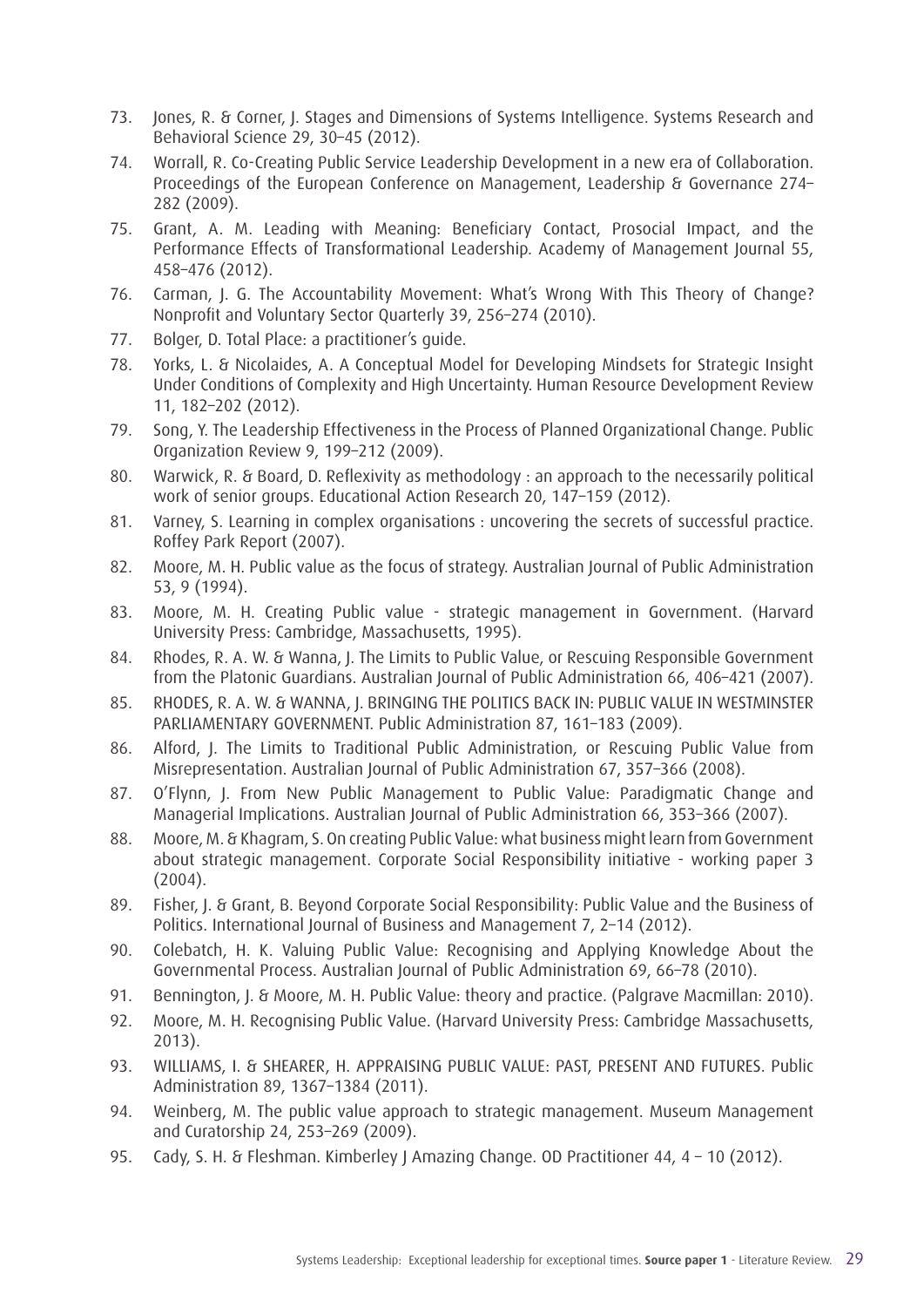- 96. Cherney, A. & Head, B. Supporting the knowledge-to-action process: a systems-thinking approach. Evidence & Policy: A Journal of Research, Debate & Practice 7, p471–488 (2011).
- 97. Burnes, B. ; C. Review Article: The past, present and future of organization development: Taking the long view. Human Relations (HUM RELAT) (2012).
- 98. Finney, L. & Jefkins, C. Best Practice in OD Evaluation Understanding the impact of organisational development. (2009).
- 99. Francis, H. M., Holbeche, L. & Reddington, M. People and Organisational Development: A New Agenda for Organisational Effectiveness. 353 (McGraw-Hill Education: 2012).
- 100. Cunliffe, A. L. Reflexive Inquiry in Organizational Research: Questions and Possibilities. Human Relations 56, 983–1003 (2003).
- 101. Cunliffe, A. L. The Philosopher Leader: On Relationalism, Ethics and Reflexivity--A Critical Perspective to Teaching Leadership. Management Learning 40, 87–101 (2009).
- 102. Willmott, H. Theorizing Contemporary Control: Some Post-structuralist Responses to Some Critical Realist Questions. Organization 12, 747–780 (2005).
- 103. Hoffman, B. J., Woehr, D. J., Maldagen-Youngjohn, R. & Lyons, B. D. Great man or great myth? A quantitative review of the relationship between individual differences and leader effectiveness. Journal of Occupational and Organizational Psychology 84, 347–381 (2011).
- 104. Packard, T. Staff Perceptions of Variables Affecting Performance in Human Service Organizations. Nonprofit and Voluntary Sector Quarterly 39, 971–990 (2010).
- 105. Weinberger, L. a. Emotional Intelligence, Leadership Style, and Perceived Leadership Effectiveness. Advances in Developing Human Resources 11, 747–772 (2010).
- 106. Hargreaves, D. Creating a self-improving school system. National College for Leadership of Schools and Children's services (2010).
- 107. Vilkinas, T. & West, D. Leadership behaviour displayed by heads of school its extent and importance. Journal of Higher Education Policy and Management 33, 347–361 (2011).
- 108. Black, N. Patient reported outcome measures may transform healthcare. BMJ: British Medical Journal 346, 19–21 (2013).
- 109. Donaldson, A., Lenk;, E. & Maher, J. Communities of Influence. 1–208 (Radcliffe Publishing: 2011).
- 110. Luxford, K. What does the patient know about quality? International journal for quality in health care : journal of the International Society for Quality in Health Care/ISQua 24, 439–40 (2012).
- 111. Coulter, A. Leadership for patient engagement. King's Fund (2012).
- 112. Dickson, F. The Mayo Mystique. Marketing Health Services 22–27 (2012).
- 113. Birnie, L. Inside the mind of Dave Brailsford. Cycle SPort online May, (2011).
- 114. Pardey, D. The time to lead is now. Edge on line Institute of Leadership Management October, (2012).
- 115. Alvesson, M., Hardy, C. & Harley, B. Reflecting on Reflexivity : Reflexive Textual Practices in Organization and Management Theory. Journal of Management Studies (2008).
- 116. Plowman, D. A. et al. RADICAL CHANGE ACCIDENTALLY : THE EMERGENCE AND AMPLIFICATION OF SMALL CHANGE The University of Texas at San Antonio The University of Texas at San Antonio. Academy of Management Perspectives 50, 515–543 (2007).
- 117. Bevan, H., Plesk, P. & Winstanley, L. Part 1 a practical guide. Leading large scale change (2011).
- 118. Plsek, P. E. & Greenhalgh, T. Complexity science: The challenge of complexity in health care. Bmj 323, 625–628 (2001).
- 119. Bate, P., Bevan, H. & Robert, G. "Towards a million change agents" A review of the social movements literature: implications for large scale change in the NHS. Modernisation Agency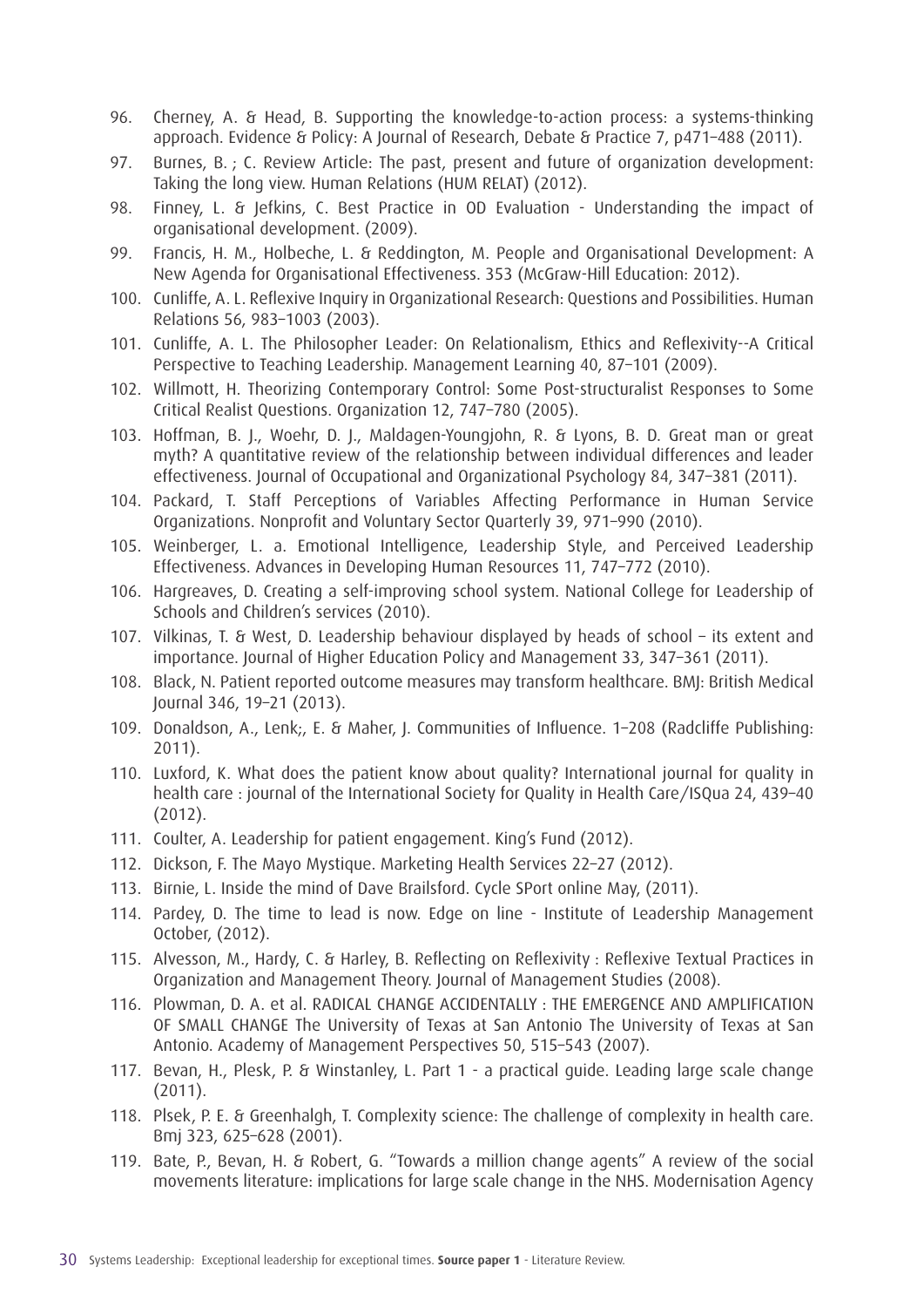- 120. Stacey, R. The challenge of human interdependence: Consequences for thinking about the day to day practice of management in organizations. European Business Review 19, 292–302 (2007).
- 121. Plsek, P. E. & Wilson, T. Complexity science Complexity , leadership , and management in healthcare organisations four articles. Education and Debate 323, 746–749 (2001).
- 122. Stacey, R. Learning as an Activity of Interdependent People. Complexity And Organization: Readings And Conversations 237–246 (2006).
- 123. Grint, K. Problems, problems, problems: The social construction of "leadership". Human Relations 58, 1467–1494 (2005).
- 124. Keith Grint Wicked Problems and clumsy solutions: the role of leadership. The new public leadership challenge 169–186 (2010).
- 125. Crippen, C. Enhancing authentic leadership−followership. Management in Education 26, 192– 198 (2012).
- 126. Zald, M. N. The Strange Career of an Idea and its Resurrection: Social Movements in Organizations. Journal of Management Inquiry 14, 157–166 (2005).
- 127. Hazy, J. K. Measuring leadership effectiveness in comples socio-technical systems. 8, 58–77 (2006).
- 128. Black, a. M. & Earnest, G. W. Measuring the Outcomes of Leadership Development Programs. Journal of Leadership & Organizational Studies 16, 184–196 (2009).
- 129. Samra- Fredericks, D. Strategizing as Lived Experience and Strategists' Everyday Efforts to Shape Strategic Direction\*. Journal of Management Studies (2003).
- 130. Malik, R. K. A. Shared Leadership: A Systems Perspective. Interdisciplinary Journal of Contemporary Research in Business 3, 2004–2011 (2011).
- 131. Stacey, R. & Griffin, D. A Review of complexity and the experience of managing in the public sector. 131–133 (Routledge: 2005).
- 132. Barnett, K. & McCormick, J. Leadership and Team Dynamics in Senior Executive Leadership Teams. Educational Management Administration & Leadership 40, 653–671 (2012).
- 133. OECD Preparing Teachers and Developing School Leaders for the 21st Century [electronic resource]: Lessons from Around the World. OECD Education and Skills 2012, 1–112 (2012).
- 134. Welbourn, D. Organisational health: a new perspective on performance improvement. NHS Institute for Innovation and Improvement (2009).

Cass and Colebrooke Centre May 2013